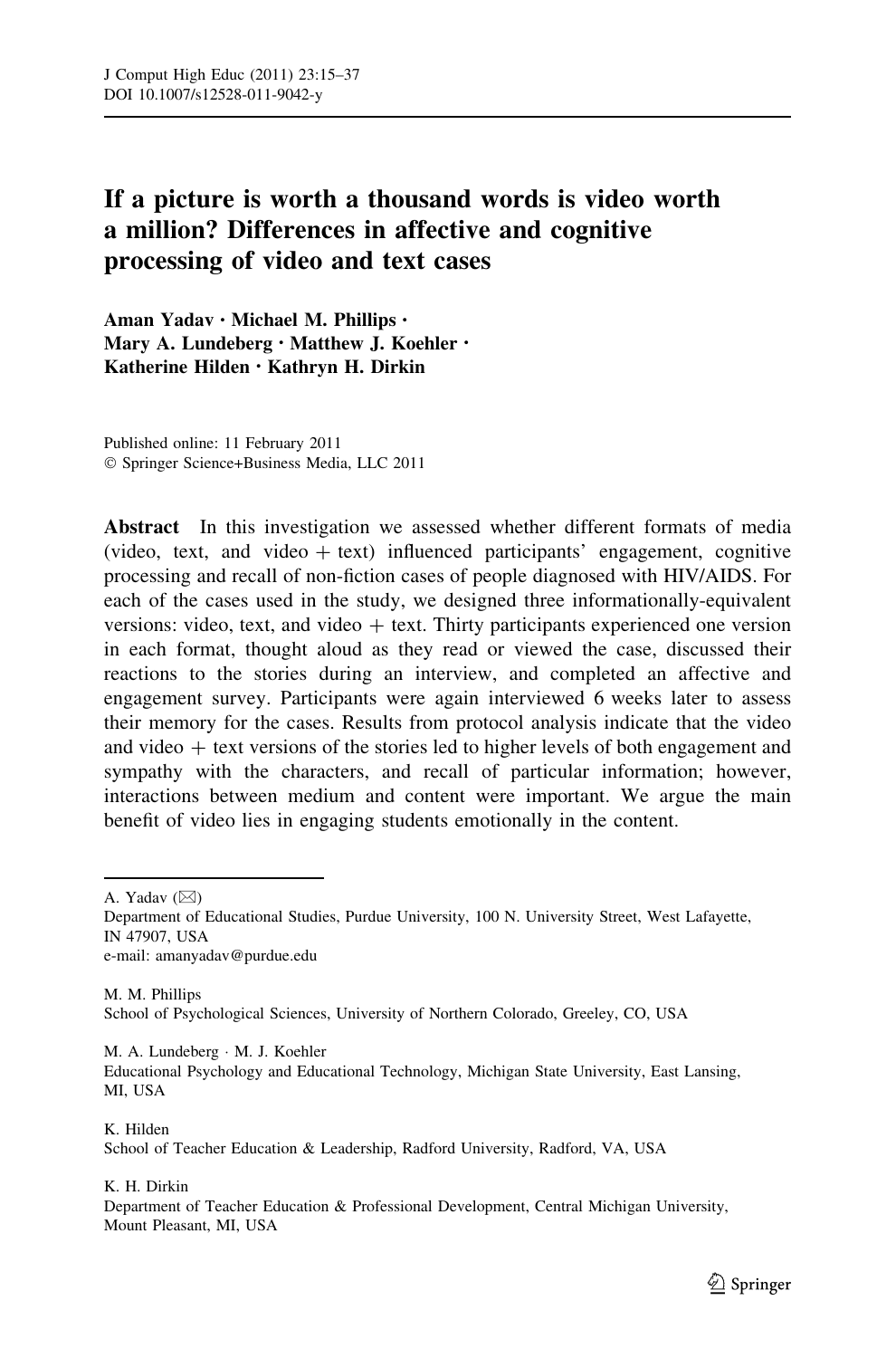Keywords Cognitive processes/development · ANOVA/MANOVA · Factor analysis - Survey research - Learning processes/strategies

#### **Introduction**

Evaluating the effectiveness of video as an instructional medium has proven to be complicated and somewhat contentious (e.g., see the debate by Clark [1983,](#page-20-0) [1994;](#page-20-0) Kozma [1994](#page-21-0)). In general, we concur with Mayer et al. [\(2009](#page-21-0)) that ''media do not cause learning, methods cause learning'' (p. 53), and a promising area of research is to examine the ways in which instructional technologies can be combined with instructional methods to produce cognitive and affective processing during learning (e.g., Mayer and Wittrock [2006](#page-21-0)). Early studies often showed no benefit for video, mixed results, or idiosyncratic findings, leading Clark ([1983\)](#page-20-0) to restate a similar claim that had been made by others that ''media do not influence learning under any conditions'' (p. 445). Researchers who disagree with Clark might concede, at the very least, that media benefits are not simple to identify, and that media effects interact with other educational factors (e.g., contexts, goals, social processes, etc.) in complicated ways. Kozma [\(1994](#page-21-0)), for example argues for this contextual stance by considering media to have affordances that ''… interact with cognitive and social processes'' (p. 11).

Cognitive theory of multimedia based on dual coding theory

Paivio's ([1990\)](#page-21-0) dual coding theory provides an initial framework for understanding how multimedia information is processed. Paivio's theory posits two separate symbolic systems—one system is attuned to verbal information including auditory processing and language and the other non-verbal system includes imagery, visual and spatial processing. Dual coding goes beyond making a distinction between separate processing of verbal and visual information, it suggests there is little competition for resources when presenting visual and auditory information together, so that multimedia representations have more powerful educational affordances (Paivio [1990](#page-21-0)). Additionally, dual coding theory conceptualizes affective and emotional reactions within the nonverbal system since affective responses, by definition, are nonverbal (Sadoski et al. [2000](#page-21-0)). Clark and Paivio ([1991\)](#page-20-0) asserted that pictures elicit higher emotional reaction than words.

Video with its visual and verbal codes might be a more effective and powerful medium for delivery of instructional material compared to a single representation of just verbal code. According to the cognitive theory of multimedia developed by Mayer et al. ([2001\)](#page-21-0), information is easier to process in multimedia environments with on-screen narration and images. Pictorial information and narration allows for the parallel processing of information via visual and verbal inputs (Moreno and Mayer [1999](#page-21-0)).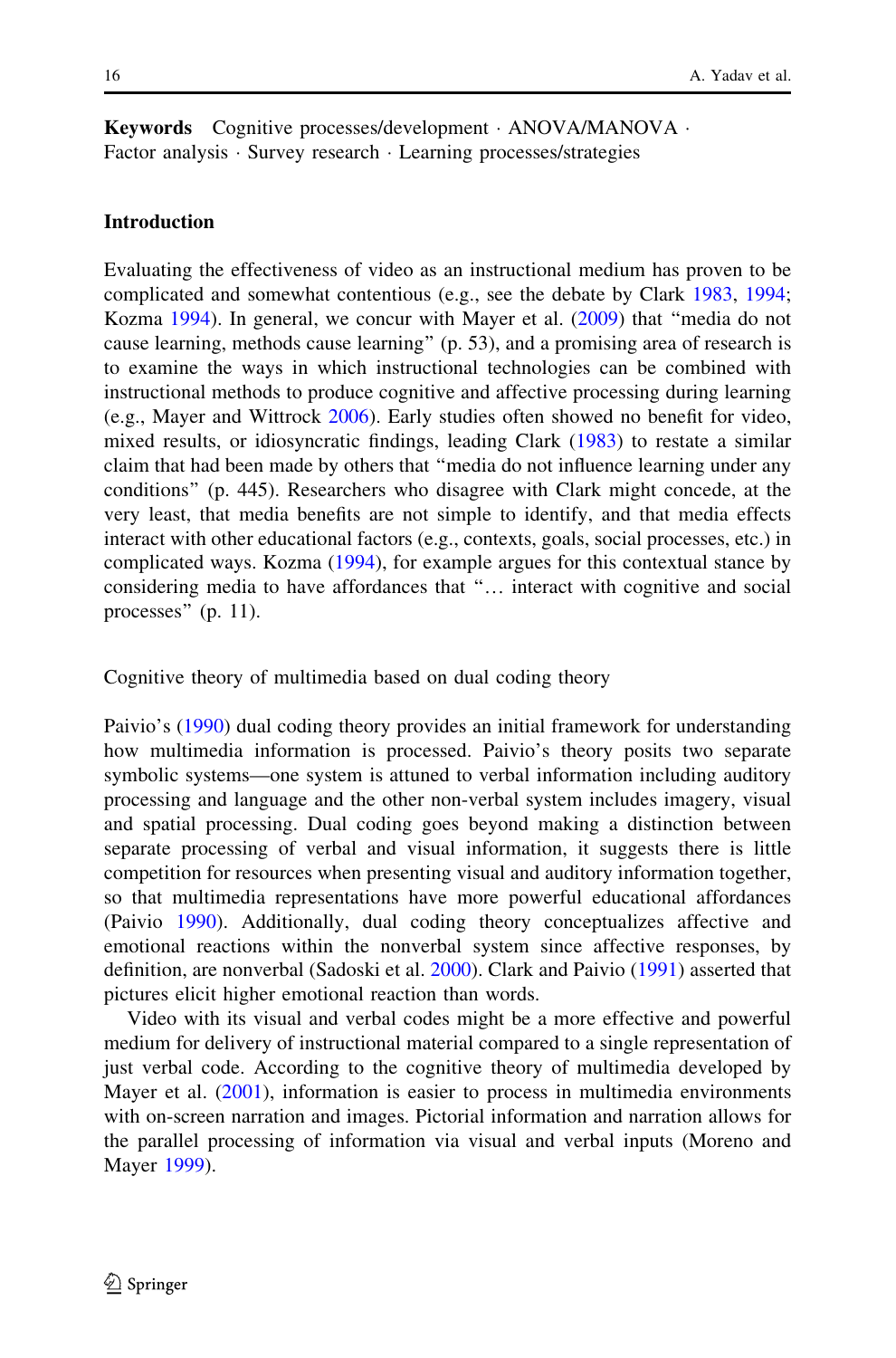#### Affective processing of media

Visual imagery, such as pictures and video generally elicit more affective responses as compared to written words (Clark and Paivio [1991;](#page-20-0) Machula [1978](#page-21-0)). For example, Koehler et al. ([2005\)](#page-21-0) examined how equivalent text and video stories influenced participants' affective and emotional engagement. Results suggested that participants in the video condition found it to be more engaging and interesting than their peers in the text condition. Specifically, video showing emotional interactions led to participants' higher emotional engagement. The authors argued that one benefit of video lies in the affective realm to capture one's interest and engagement; however, there is a complex interaction between media format and the content it delivers. Specifically, Koehler and colleagues suggested that video is engaging for only certain types of stories, such as human-interest narrative, but not for artistic or informational presentations, such as a talking-head lecture. Machula also found that media and content interact to influence one's experience, with video producing affective responses in some stories and not others.

Video with its nonverbal cues has the potential to emotionally engage students. For example, Birdwhistell ([1970\)](#page-20-0) found that 55% of what one communicates to another is conveyed via nonverbal communication, such as body posture and movement, 30% using tone of voice, timber, tempo, and volume of speech, and only 7% via words. Mayer et al. [\(2001](#page-21-0)) also found that using video (with irrelevant information) to elicit emotional interest in an explanation primed students to pay attention to supplemental information rather than structurally relevant information.

#### Cognitive processing of media

A few notable attempts have been made to investigate media effects while controlling for equivalent content. For example, in a study by Baggett ([1979\)](#page-20-0), revisions to a text version of the dialogue-less movie *The Red Balloon* were made until participants could match episodes in the film with passages from the story and vice versa. The resulting structurally-equivalent forms of the story (the video and text versions) were used in a different study of memory. Using a cued recall approach, they found that immediately upon finishing the story, there was no effect for media—both forms of the story (text and video) led to similar patterns of recall. However, an analysis of delayed recall (7 days later) revealed much better performance for participants who had viewed the video version of the story. Interpretation of these findings is based upon the work of Kintsch and van Dijk [\(1975](#page-21-0)), who demonstrated that stories told in words invoke schemas for processing, storing, and organizing information to come later in the story. Baggett [\(1979](#page-20-0)) argued that a similar schema-driven process exists for stories told in video, however, these schemas differ from those used to process stories in text.

Presenting the same information in on-screen text and video may produce a redundancy effect because the cognitive load placed on the visual channel by the text and video have the potential to hinder processing of the information (Sweller and Chandler [1994\)](#page-21-0). However, there is limited research that has utilized participant verbal reports to elicit their cognitive processing and affective responses to media.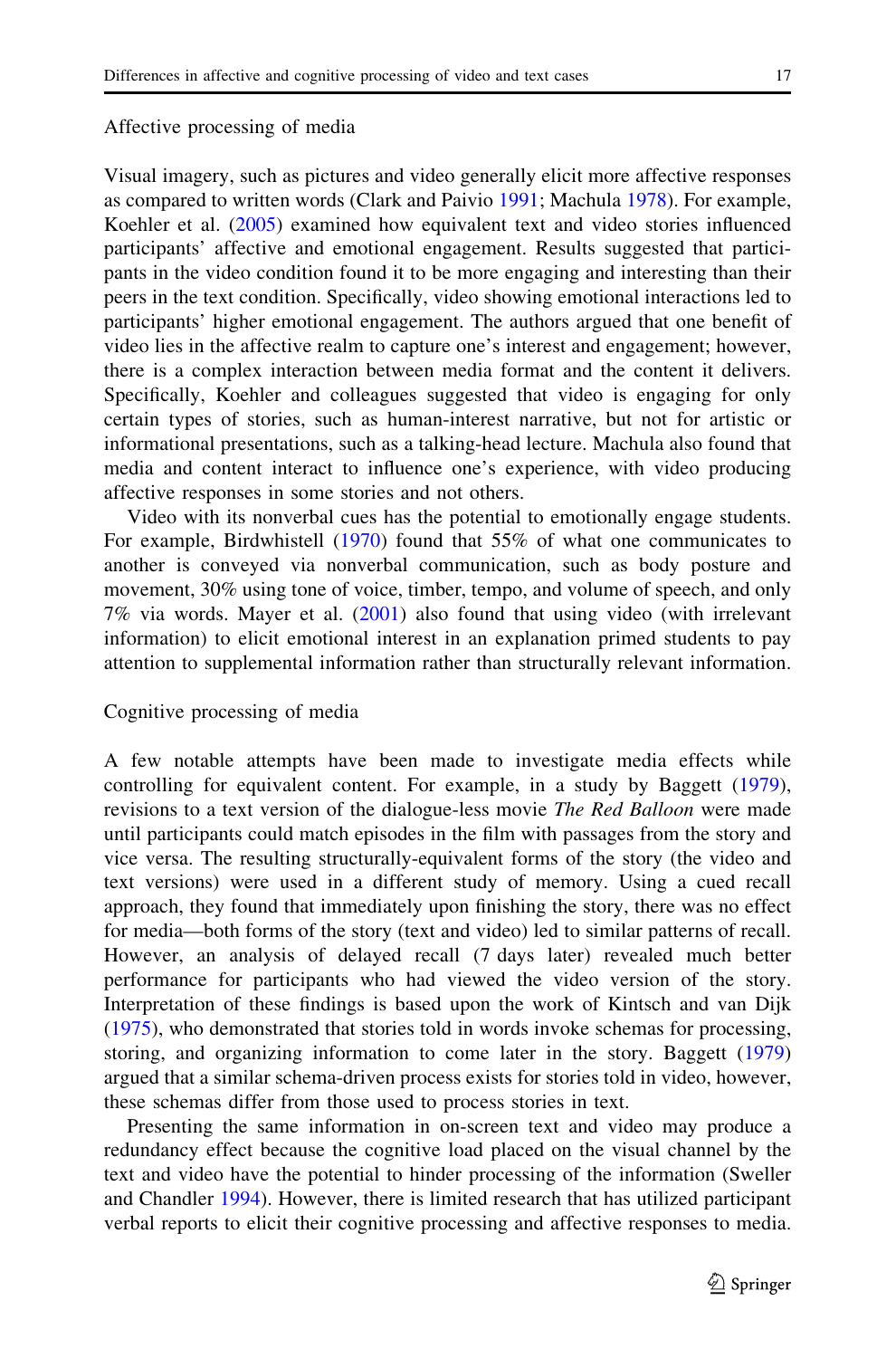In the present study, we were interested in studying students' level of engagement and affective impact of the cases with the different media formats (text, video, or video  $+$  text). We utilized verbal protocol analysis, which has led to important insights into how struggling and sophisticated readers process texts, reasoning that asking people to think aloud as they experienced different media might provide insight into students' cognitive processing strategies and affective responses (Lundeberg [1987](#page-21-0); Pressley and Afflerbach [1995\)](#page-21-0).

# Research questions

Our research questions were: (1) Does the media or case affect students' cognitive processing strategies? (2) Does the media or case affect students' emotional reactions? (3) Do either media or case affect students' 6-week recall? Emotional responses may motivate prosocial, moral behaviors (Pizarro and Salovey [2002](#page-21-0)), and if video cases of people diagnosed with HIV/AIDS elicit more emotion than equivalent text version, we would expect video cases to produce more engagement and delayed recall. We did not know what the effects of giving participants both text and video versions of the case simultaneously would produce.

# Method

# Participants

Thirty undergraduate students who were all education majors at a large Mid-western university took part in the study and were either paid for their time or received extra credit in their course work. Participants included seven males and 23 females who were freshmen ( $n = 17$ ), sophomores ( $n = 8$ ), juniors ( $n = 4$ ), and one senior. The majority of the participants were Caucasian  $(n = 24)$ , with three African Americans, one Asian, one Hispanic, and one Caribbean African. The average age of the participants was 19 years, ranging from 17 to 32 years of age.

# **Materials**

We chose video that contained a number of personal narratives about HIV/AIDS. The stories are a mix of narration by a focal person and an unseen narrator. The cases were being developed for future use in biology courses, therefore we attempted to find cases that were ecologically valid and not contrived. The personal narratives were three individuals that had been diagnosed with HIV and were willing to share their experiences. The narratives used in the study were as follows:

• Lisa is a Caucasian, heterosexual female from an affluent background. Lisa was infected by her boyfriend and received immediate expert care and medications that controlled the spread of HIV in her body. She later married and had three HIV negative children by having unprotected sex when her viral load was low. She has not reported serious medical problems related to HIV.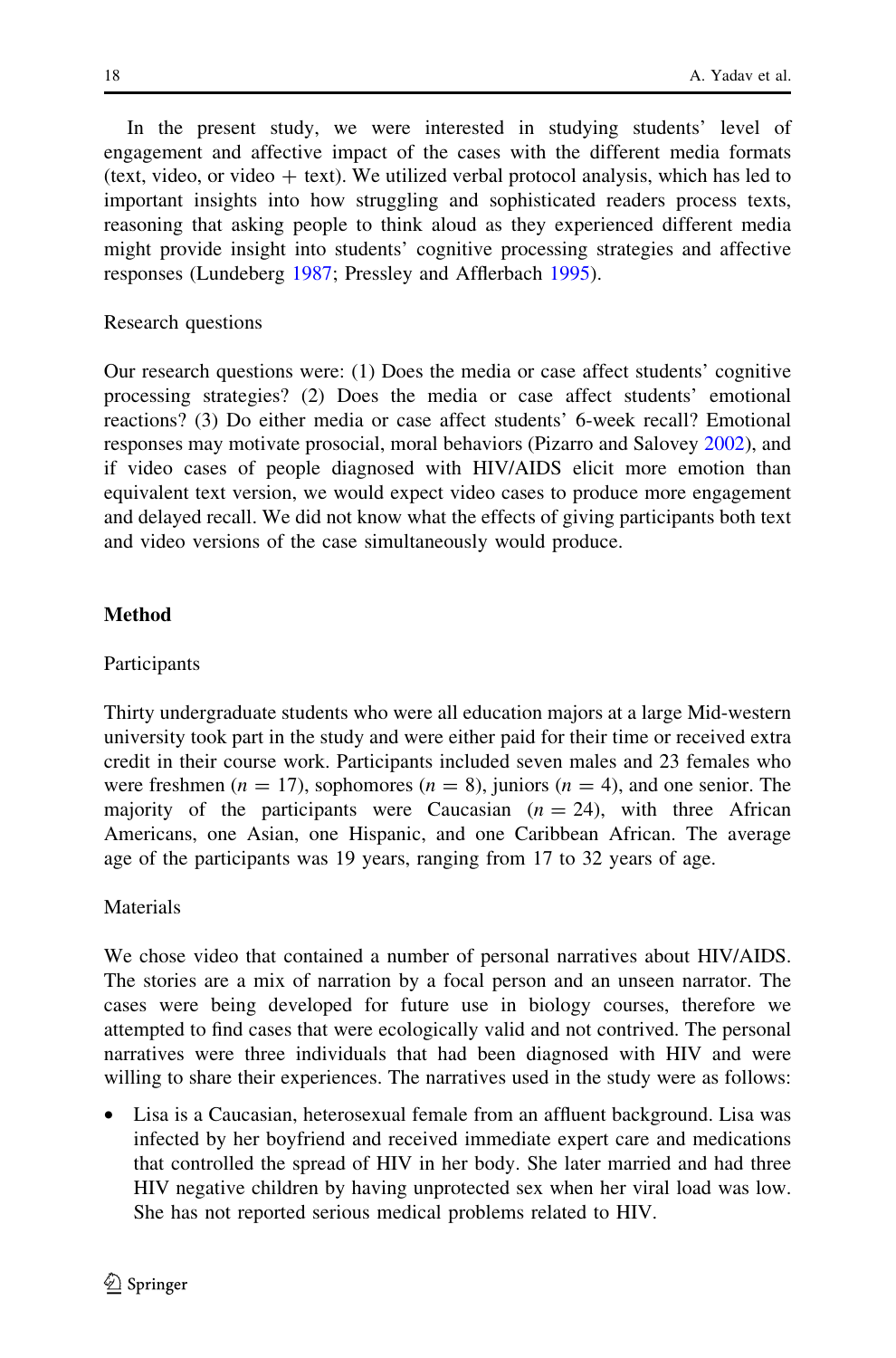- Doug is a Caucasian, homosexual male from a middle class background who grew up in Southern California. He ''came out'' when he was 20 and moved to San Francisco. While Doug was well aware of the risks of HIV, and knew how to protect himself, he had unprotected sex and contracted HIV. He found out he was HIV positive when he became seriously ill. Doug's case focuses on his poor decision-making and how that led to him contracting HIV. For example, Doug says, ''[having unprotected sex] was stupid, you know, I mean I just can't believe that I did that''. Doug closes his story by stating the importance of disclosing if one is HIV positive and that he is educating young people about HIV.
- Catrice is an African-American, heterosexual woman from a low socioeconomic background. She grew up in a ''Bible Belt'' in the south. The risks of HIV were never discussed in her home or at school. She contracted HIV when she was 17 from a popular, promiscuous boy at school. After being diagnosed, Catrice reported going into a ''deep denial'' with her friends and family. She went untreated for 4 years. During that time Catrice became pregnant and she lost a lot of weight due to the virus. The case closes by stating that 3 months after she gave birth, preliminary tests showed that her daughter might have been exposed to the HIV virus.

Three different media versions—text, video, and video  $+$  text—were created for each of the three cases (i.e., Lisa, Doug, and Catrice). Text versions of the cases were created by transcribing the videos and making subtle changes to maintain the overall essence of the story. Any verbal patterns (e.g., uh's, like's, etc.) that led to unclear transcripts were removed and quotes from the focal person(s) in the videos were included. All three media types were presented in two segments on webpages (word length and readability statistics for the texts and time length for videos are summarized in Table [1](#page-5-0) and an example of a screenshots are provided in Fig. 1).

All three formats (text, video, and video  $+$  text) were segmented at the same point in the case and participants had to click a button to continue watching/reading the remaining narrative. For the text version of the cases, the text was presented in paragraph form with a still picture of the individual from the personal narrative

| of video<br>r words from<br>eading ease for |                 | Length for<br>video              | Number of<br>words from text | Flesch reading<br>ease score |
|---------------------------------------------|-----------------|----------------------------------|------------------------------|------------------------------|
|                                             | Lisa: Part 1    | $1 \text{ m}$ . $14 \text{ s}$ . | 205                          | 65.0                         |
|                                             | Lisa: Part 2    | $1 \; \text{m}$ , 08 s.          | 64                           |                              |
|                                             | Total           | 2 m. 22 s.                       | 269                          |                              |
|                                             | Doug: Part 1    | 1 m. 54 s.                       | 281                          | 63.6                         |
|                                             | Doug: Part 2    | $0$ m, 49 s.                     | 136                          |                              |
|                                             | Total           | 2 m. 43 s.                       | 417                          |                              |
|                                             | Catrice: Part 1 | 2 m. 26 s.                       | 219                          | 73.0                         |
|                                             | Catrice: Part 2 | $1 \text{ m}$ . 40 s.            | 417                          |                              |
|                                             | Total           | 4 m. 06 s.                       | 636                          |                              |
|                                             |                 |                                  |                              |                              |

Table 1 Length segments, number text, and Flesch re cases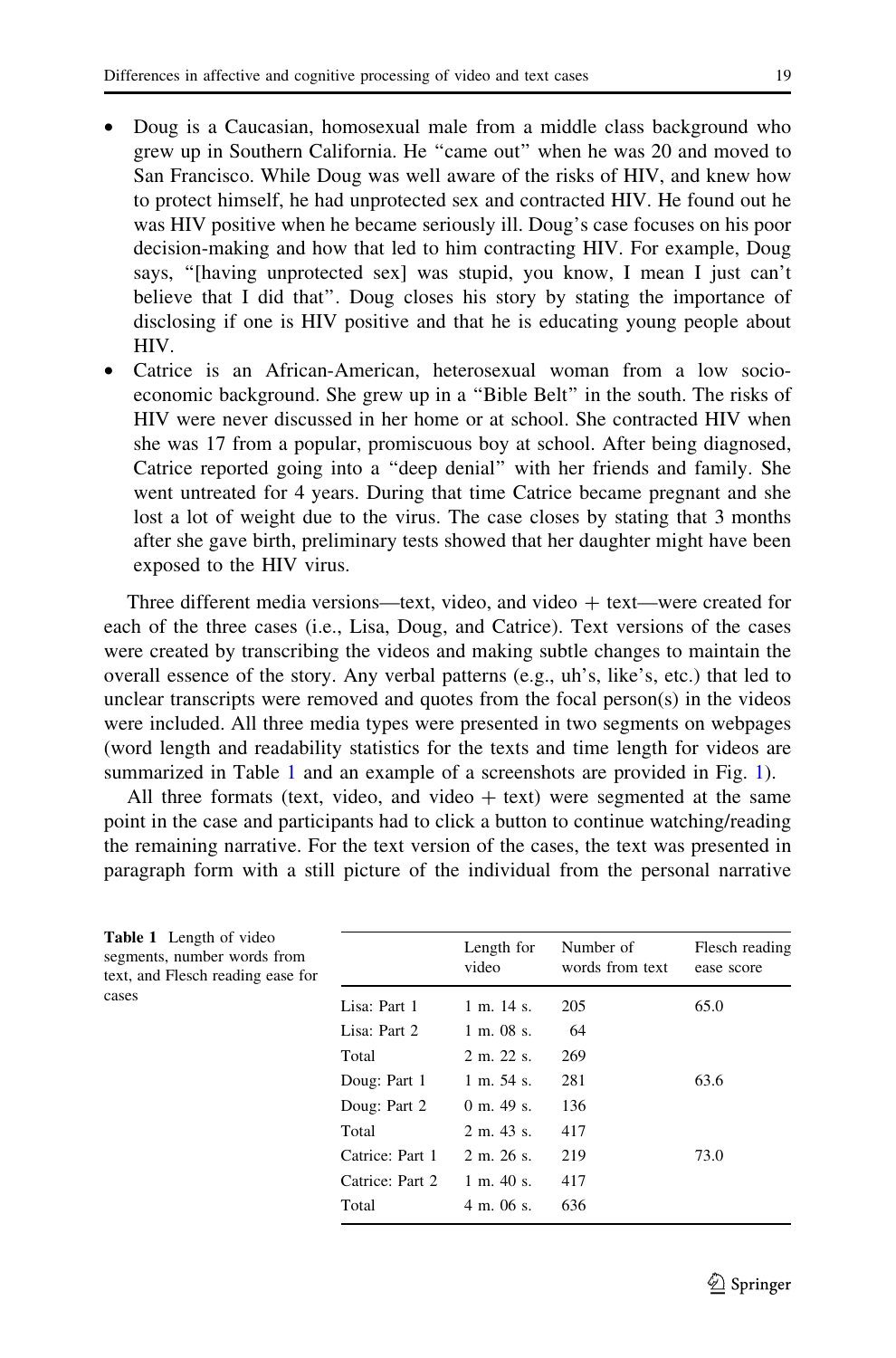<span id="page-5-0"></span>

Fig. 1 Screenshot examples

juxtaposed to the left of the text. For the video  $+$  text version of the cases, the video was juxtaposed to the left of the text narrative (i.e., the same text versions from the text only format) and included audio as well. Both the text and video  $+$  text versions were presented in a way that allowed participants to read the material at their own pace and were segmented into two sections. For the video  $+$  text versions, participants were given no direct instructions to use both media.

# Procedure

All of the participants experienced three cases. We counterbalanced each combination of media (i.e., text, video, and video  $+$  text) and case (i.e., Lisa,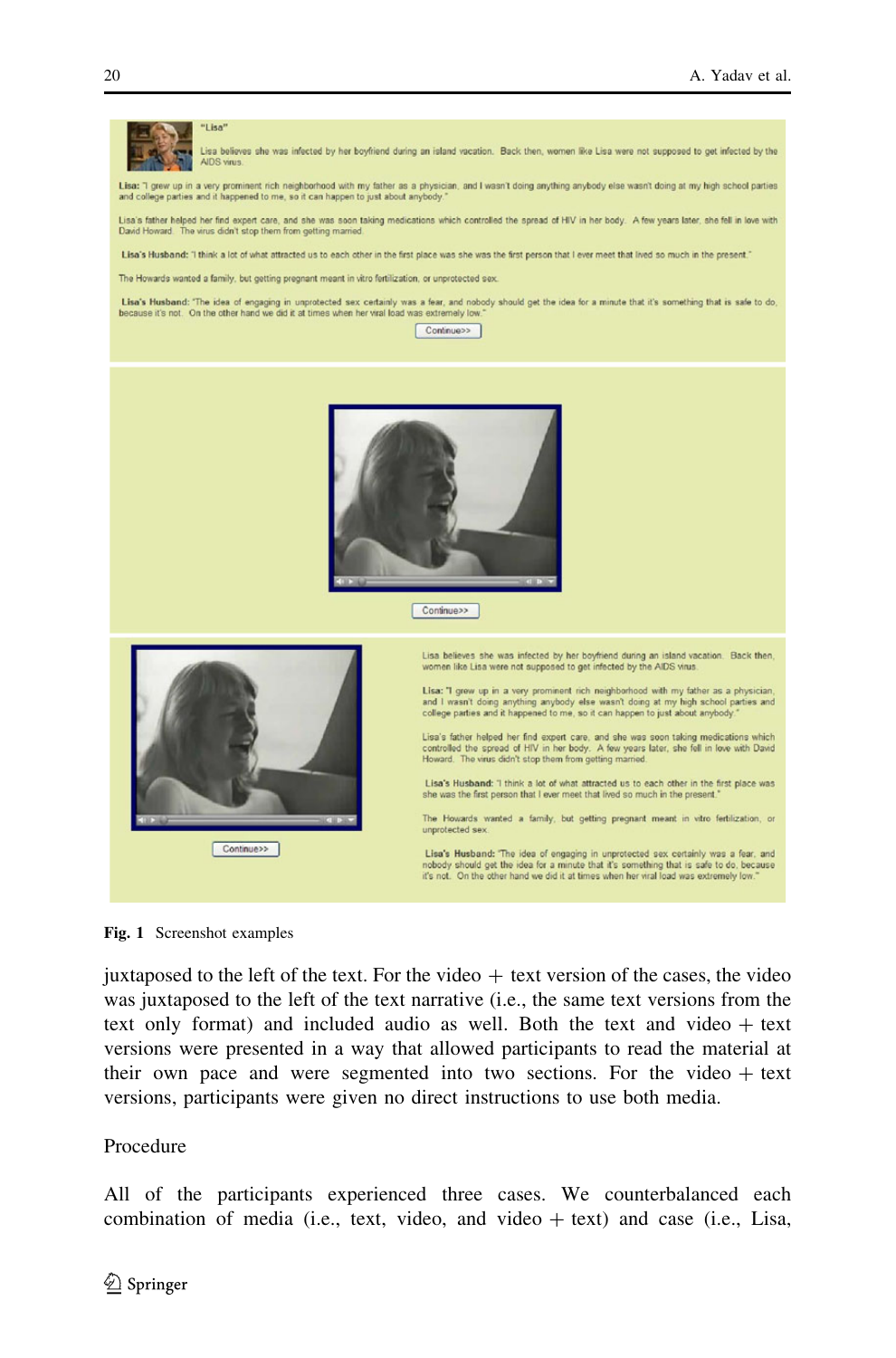Doug, and Catrice) so that each media  $\times$  case was presented in the first, second or third position, participants were then randomly assigned to one of the 36 potential sequences (e.g., Lisa<sub>Video</sub> Catrice<sub>Video+Text</sub>, Doug<sub>Text</sub>; Catrice<sub>Text</sub>, Doug<sub>Video</sub>, Lisa<sub>Video+Text</sub>; and so forth). This was to assure that each media and case condition was equally likely to be presented first, second or third in the overall participant pool. Thus, each participant experienced every case and every media, but in different combinations and in a different order. The six sequences not used, based upon the random assignment of 30 participants to the 36 possible conditions, were: (1) Doug<sub>T</sub> Lisa<sub>V+T</sub> Catrice<sub>V</sub>, (2) Catrice<sub>V</sub> Doug<sub>V+T</sub> Lisa<sub>T</sub>, (3) Lisa<sub>T</sub> Doug<sub>V</sub> Catrice<sub>V+T</sub>, (4) Doug<sub>V+T</sub> Catrice<sub>T</sub> Lisa<sub>V</sub>, (5) Doug<sub>T</sub> Catrice<sub>V</sub> Lisa<sub>V+T</sub>, and (6) Doug<sub>V+T</sub> Catrice<sub>V</sub> Lisa<sub>T</sub>.

Participants completed a background survey designed to gather demographic information, specifically, participants' age, gender, ethnicity, and year in school. After participants completed the background survey, the experimenter introduced the media using a training video (i.e., a different HIV/AIDS story not used in the study) for the participants to familiarize themselves with how to stop the video to discuss what they were thinking or feeling while viewing the case. A training video was used to ensure participants were comfortable and knew how to stop the video in order to discuss their thoughts. We also trained students to think aloud when reading the text; specifically, we modeled how students could stop reading to share their thoughts with the researcher (students were not forced to do this and the discussion was driven by the participants).

Participants were then instructed to begin the first of the three cases and to think aloud as they experienced it. All think-aloud data were audiotaped and transcribed. With the narratives being segmented into two parts, the interviewer asked participants what they were thinking and feeling about the narrative and prompted for further clarification as needed between the segments and at the end of each case, even if the participant had stopped during the case or not. Participants experienced all three narratives using the same routine. These think-alouds were used to assess cognitive strategies used by participants to process the cases. Think aloud protocol has been used previously to assess cognitive strategies (Lewalter [2003](#page-21-0)). The researchers were trained in the think-aloud procedure regarding how to prompt participants to begin discussion, clarify their responses, and elaborate on their thoughts utilizing similar practice materials.

After each case, students also completed an affective/engagement questionnaire. The questionnaire consisted of 23 items using a semantic differential (Osgood et al. [1957\)](#page-21-0) with opposing affective adjective pairs (see Table [2](#page-7-0)).

Fourteen of the items were in response to the prompt, ''The stories made me feel …'' (e.g., excited/bored, emotional/unemotional, informed/uninformed, interested/ uninterested, etc.) and the other nine were in response to "The cases were ..." (e.g., interesting/not interesting, realistic/unrealistic, sympathetic/unsympathetic, informative/not informative). The affective/engagement survey was adapted from Koehler et al. ([2005\)](#page-21-0) and was used as the basis to explore the macro-level questions of media and story interactions since this instrument was common to all stories.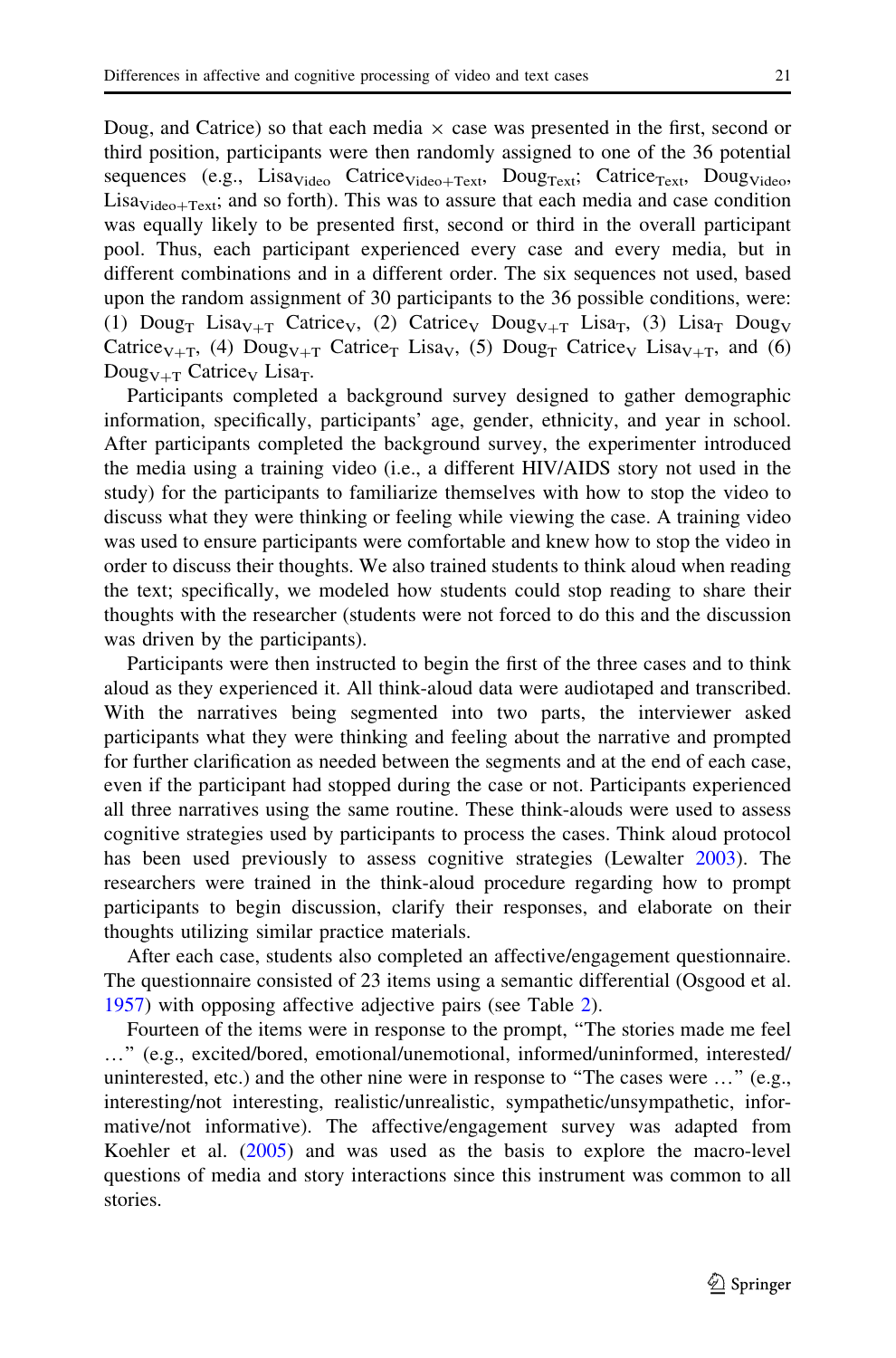<span id="page-7-0"></span>

|                                            | Factor loadings |                  |          |                   |               |           |         |
|--------------------------------------------|-----------------|------------------|----------|-------------------|---------------|-----------|---------|
|                                            | Positive affect | Engagement       | Sympathy | Thought provoking | Knowledgeable | Realistic | Bias    |
| Troubled-untroubled                        | .788            |                  |          |                   |               |           |         |
| Emotional-unemotional                      | .475            |                  |          |                   |               |           |         |
| Uncomfortable-comfortable                  | .613            |                  |          |                   |               |           |         |
| Not confused-confused                      | $-558$          |                  |          |                   |               |           |         |
| Sad-happy                                  | $010$ .         |                  |          |                   |               |           |         |
| Optimistic-pessimistic                     | $-491$          |                  |          |                   |               |           |         |
| Frustrated-not frustrated                  | .616            |                  |          |                   |               |           |         |
| Passive-active                             |                 | .802             |          |                   |               |           |         |
| Disengaged-engaged                         |                 |                  |          |                   |               |           |         |
| Bored-interested                           |                 | $.774$<br>$-514$ |          |                   |               |           |         |
| Interesting-not interesting                |                 |                  |          |                   |               |           |         |
| Unsympathetic-sympathetic                  |                 |                  | $-791$   |                   |               |           |         |
| Convinced-unconvinced                      |                 |                  | 577      |                   |               |           |         |
| Sympathetic-unsympathetic                  |                 |                  | .790     |                   |               |           |         |
| Not informative-informative                |                 |                  |          | $-.728$           |               |           |         |
| Unemotional-emotional                      |                 |                  |          | $-.535$           |               |           |         |
| provoking<br>Thought provoking-not thought |                 |                  |          | .827              |               |           |         |
| Relevant-irrelevant                        |                 |                  |          | 067.              |               |           |         |
| Informed-uninformed                        |                 |                  |          |                   | 824           |           |         |
| Knowledgeable-not knowledgeable            |                 |                  |          |                   | .635          |           |         |
| Realistic-unrealistic                      |                 |                  |          |                   |               | .741      |         |
| Clear-confusing                            |                 |                  |          |                   |               | .720      |         |
| Biased-unbiased                            |                 |                  |          |                   |               |           | $-.825$ |

Table 2 Adjective pairs and factor loadings Table 2 Adjective pairs and factor loadings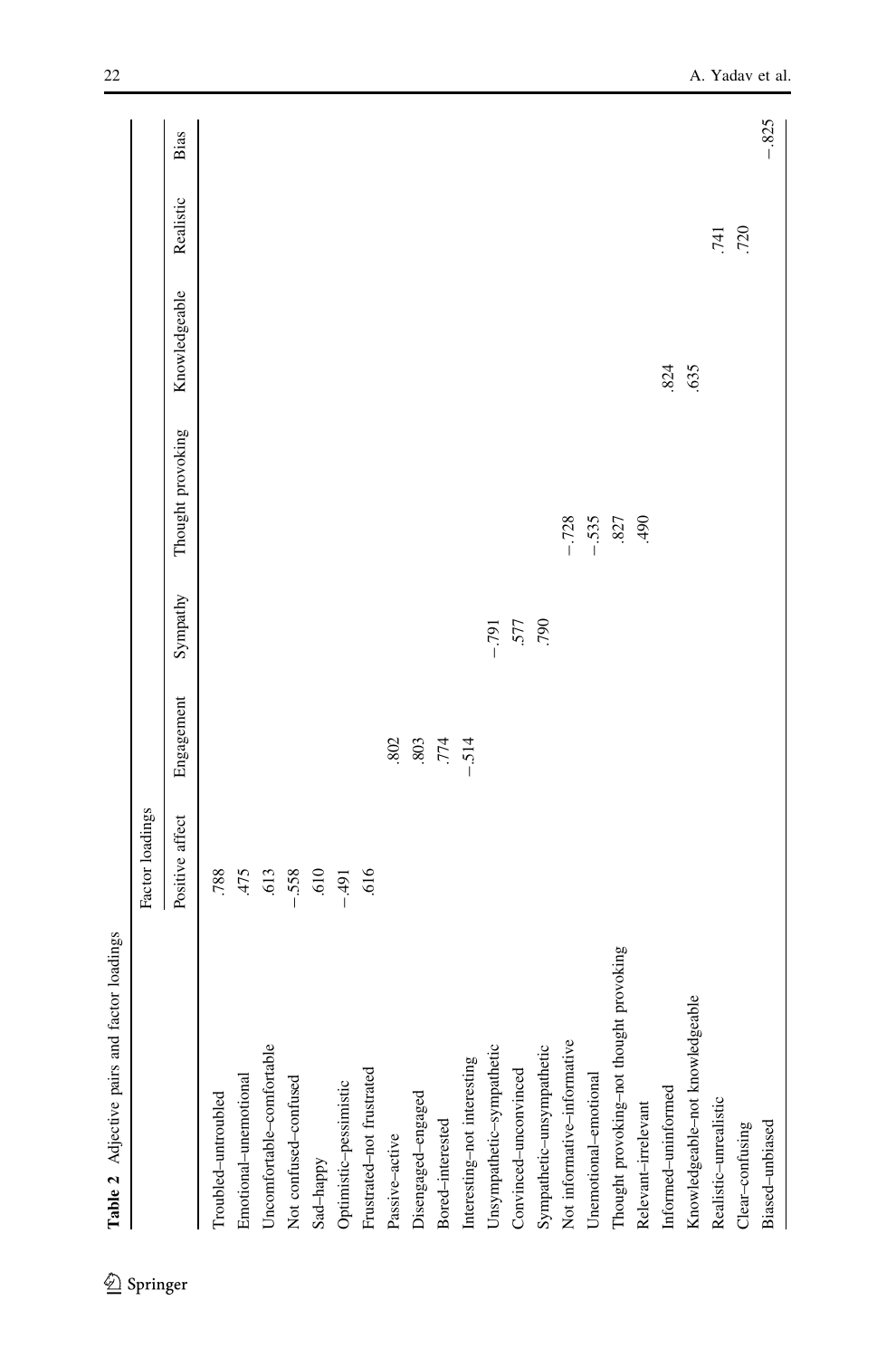Participants were interviewed again, by the same researcher, after 6 weeks to assess their recall of the three narratives experienced during the first session. Participants were asked what they could recall about the three narratives; specifically asking them what they remembered about each story and what stood out for them. Participants were also asked to recall how the person became infected. We utilized this free recall rather than a "standardized" recall, as it has been found that free recall allows participants to recall information as they have encoded it and not restrict their recall by imposing an external structure (Mandler [1967](#page-21-0); Reffel [1997\)](#page-21-0).

#### Data analysis

We analyzed participants' think-aloud protocols when they experienced the cases, their 6-week recall of the cases, and responses to the affective/engagement survey given after every case. Data from all 30 participants were used for the affective/ engagement survey and the 6-week recall. Due to the amount of data generated by each individual during the think-aloud protocols, 15 participants were randomly selected for the protocol analysis from the 30 participants using a random number generator. The transcripts were not selected based on content or representativeness for any particular theme or participants' demographic information. Of the 15 students whose verbal protocols we analyzed, eight were female Caucasians, three were male Caucasians, three were African American females and one Caribbean-African male.

## Think-aloud analysis

For the think-aloud protocols, we used Grounded Theory (Strauss and Corbin [1990](#page-21-0)) to develop a coding scheme. First we reviewed the 15 individual transcripts and identified appropriate categories. Upon completion of the first attempt for creating a coding scheme, we examined the transcripts a second time to see if any new categories could be identified. The first round of developing a coding scheme resulted in a very fine-grained analysis with two major categories, emotion and cognition, with 20 subcategories emerging for these themes. For the finalized coding scheme we collapsed many of the subcategories.

The finalized coding scheme resulted in the following six overarching categories: (1) Cognitive Processing; (2) Cognitive Disconnect; (3) Positive Evaluations; (4) Judgments; (5) Prior Knowledge; and (6) Emotions. See Table [3](#page-9-0) for examples and descriptive statistics regarding the categories of comments.

With the final coding scheme, two researchers coded the 15 transcripts. The interrater reliability between two researchers was 79% agreement for all 15 protocols. When discrepancies in coding occurred, consensus was reached for the particular comment in question by consulting with a third researcher.

The six categories (Cognitive Processing, Cognitive Disconnect, Positive Evaluation, Judgments, Prior Knowledge and Emotion) were analyzed for differences using a multivariate analysis of variance (MANOVA) with two factors—media (text, video, video  $+$  text) and case type (Lisa, Doug and Catrice).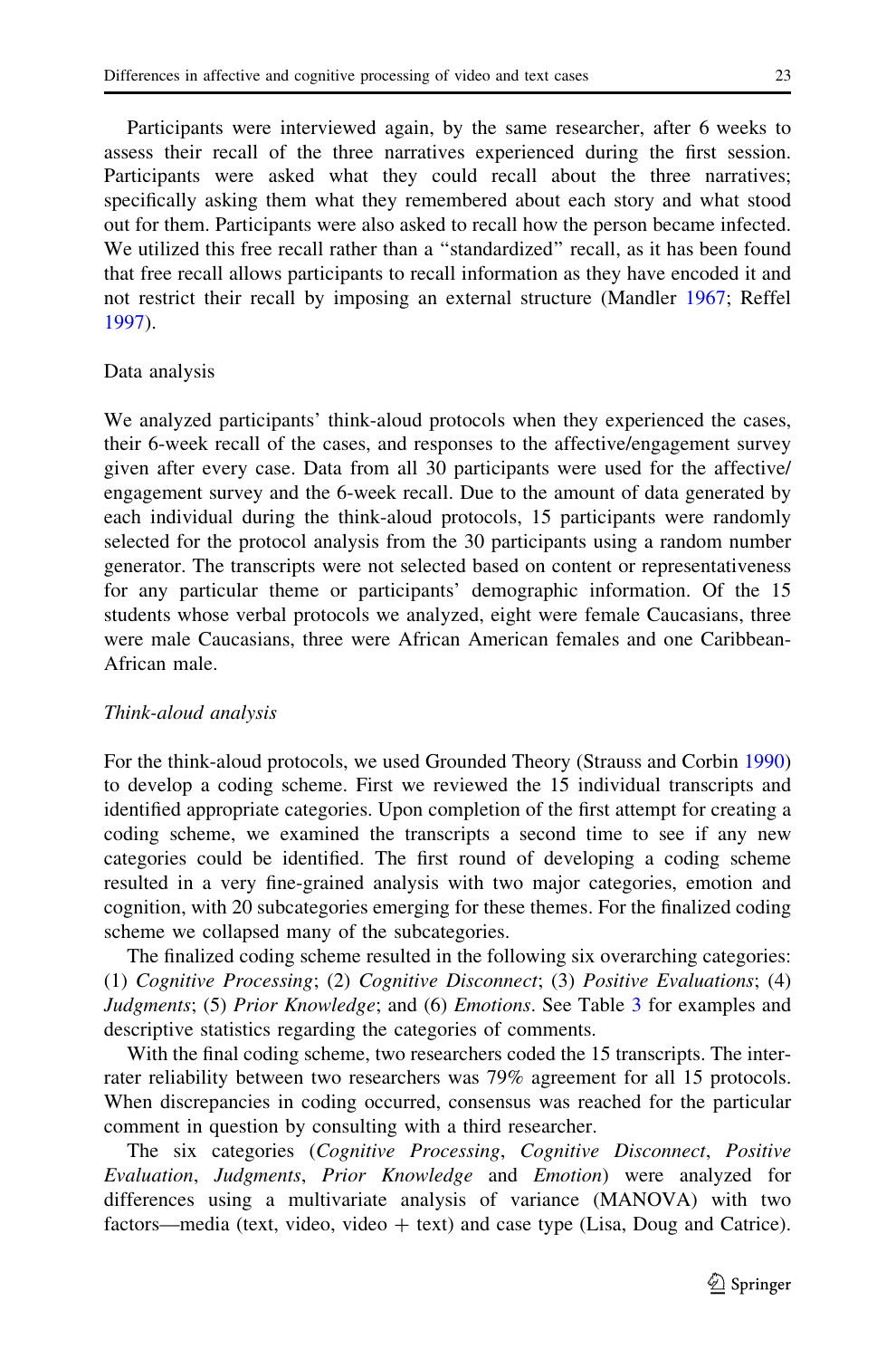| Response<br>category    | Example                                                                                                                                                                                                             | M, SD and<br>frequencies |
|-------------------------|---------------------------------------------------------------------------------------------------------------------------------------------------------------------------------------------------------------------|--------------------------|
| Cognitive<br>processing | <i>Prediction</i> : "When it said that this would be the last place that you<br>would expect to find it, I knew she was probably going to have AIDS<br>and it was probably from the guy she had slept with."        | 1.69, (1.35), 76         |
|                         | Summary; "He knew the other partner and trusted him and basically he<br>got infected."                                                                                                                              |                          |
|                         | Inference: He made his decision and I guess he realizes that now, and<br>now he is just trying to make the best out of his situation."                                                                              |                          |
|                         | <i>Monitoring</i> : "I don't know if they were married or just a boyfriend."                                                                                                                                        |                          |
| Judgments               | Characters' actions and thoughts: "They talked about condoms but just 1.04, (.96), 47<br>didn't use them, that was really stupid."                                                                                  |                          |
|                         | Society and education: "She should have been informed about it, like in<br>school or something."                                                                                                                    |                          |
| Positive<br>evaluation  | "That's awesome that he loves her so much that he can get past that<br>part that she was infected."                                                                                                                 | .84, (1.07), 38          |
|                         | "Well for her she is lucky because it is covered by health insurance."                                                                                                                                              |                          |
| Cognitive<br>disconnect | Disagreement: "He says, 'especially the gay community,' how they<br>should be aware of it. It's not just the gay community though.<br>Everyone should be aware really, not just the gay people."                    | .69, (.87), 31           |
|                         | Questioning: "When is back then in this story?"                                                                                                                                                                     |                          |
|                         | Cognitive dissonance: "It just struck me as odd to see, when I read, that<br>women, like Lisa, were not suppose to become infected by the AIDS<br>virus."                                                           |                          |
| Prior<br>knowledge      | Text-to-world: "We can relate his story to someone, who is like Magic<br>Johnson, who is 10 years ago, who came forward and said that he was<br>infected."                                                          | .69, (.82), 31           |
|                         | Text-to-self: "But my aunt who died, she had some type of infectious<br>disease, like a viral that can only be transmitted through the blood."                                                                      |                          |
|                         | <i>Personal beliefs</i> : "You can't count on everybody's parents to teach<br>their kids about sex and everything."                                                                                                 |                          |
|                         | Double coded with emotion: "It is just kinda stupid how some people<br>are just in denial about when they are pregnant or they are just<br>waiting for something to happen before they take care of<br>themselves." |                          |
| Emotion                 | "I feel bad for her."                                                                                                                                                                                               | .53, (.89), 24           |
|                         | "That's sad, that he wouldn't protect himself."                                                                                                                                                                     |                          |

<span id="page-9-0"></span>Table 3 Examples and descriptive statistics for think aloud categories

Field ([2009\)](#page-20-0) recommended that the traditional approach is to complete a follow-up univariate analysis for each dependent variable of a MANOVA. Hence, we conducted a follow-up univariate analysis.

# Recall analysis

The 6-week recall interview responses were transcribed, and analyzed for the facts participants could recall about each case. Two researchers independently coded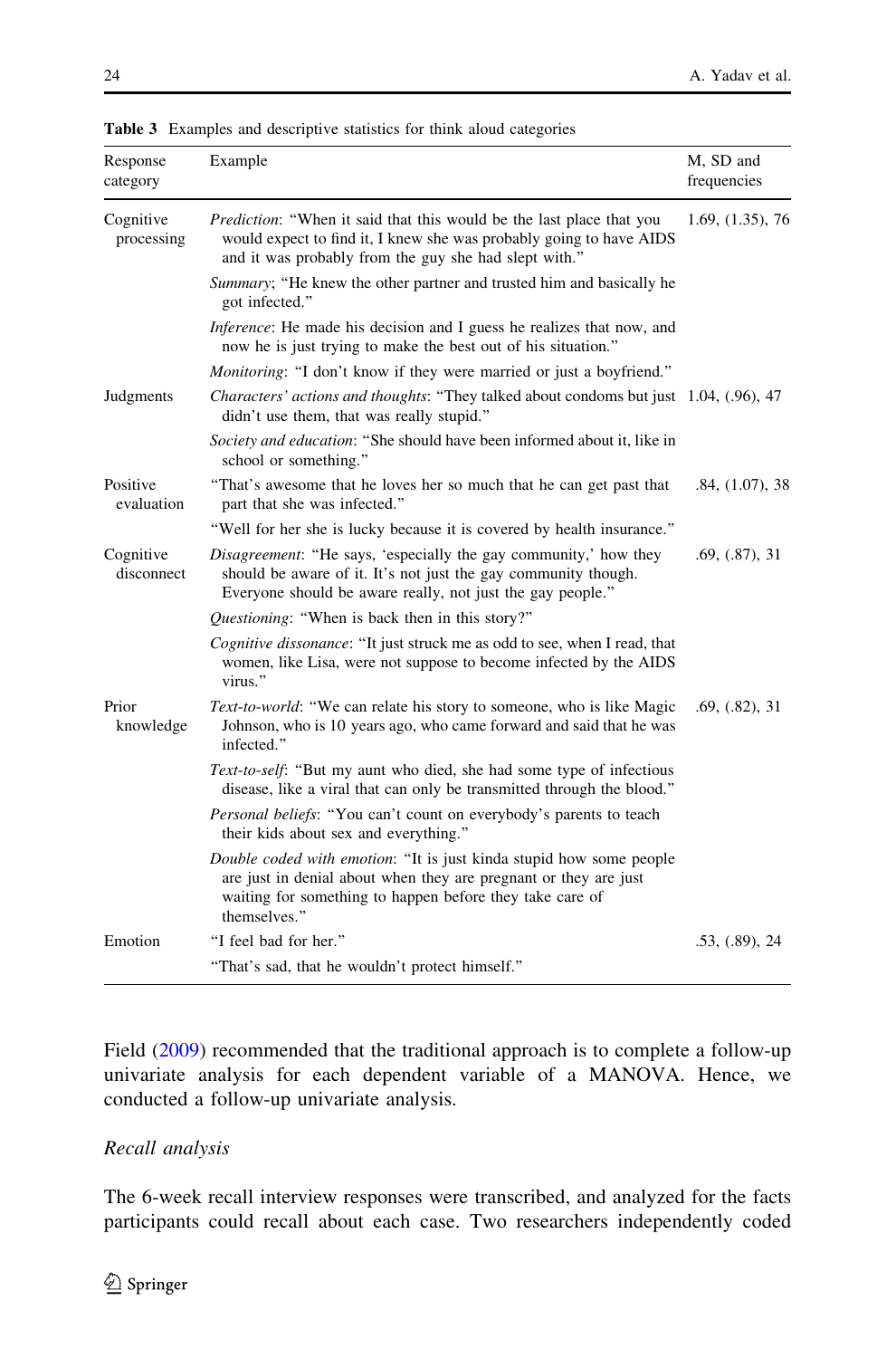each transcript for the absence or presence of facts from the cases. Inter-rater reliability was 79% agreement, and disagreements were resolved by consensus.

The themes were collapsed into four overarching categories: Description of the individual (description of the individuals in the three cases); Family of the individual (description of the family of the individual); Contraction (recalling how the individual contracted HIV); and, Medication (recalling what the individual was doing for medication). These four categories were used as dependent variables in the final analysis using univariate analysis of variance (ANOVA) with two factors: media (text, video, video  $+$  text), and case type (Lisa, Doug and Catrice). However, we adjusted the probability level ( $\approx$  = 0.05) to guard for inflated experiment-wise (type-I) error rate. Since we used four ANOVAs, the Bonferroni adjustment resulted in the alpha value of 0.0125.

#### Survey analysis

The affective/engagement survey was analyzed using a principal components factor analysis with varimax rotation on ranked responses to the 23 items to identify patterns in the responses, and to reduce the number of dimensions of comparison in the analysis (for purposes of increasing interpretability and controlling overall experimental-wise error rate). To generate the factors, we used Kaiser's recommendation of Eigen value over one and also analyzed the scree plot, which suggested the same number of factors—seven. In order to interpret specific factors, we only assigned items with factor loadings above |0.40| and if an item had loadings on two factors greater than |0.40|, it was assigned to the factor with highest loading. The resulting factor scores were analyzed in a blocking design (using the participants repeated measures as blocks) in a three-way ANOVA with media (text, video, video  $+$  text), case (Catrice, Doug, Lisa), and participants as factors. Since we used seven ANOVAs, we adjusted the probability level for inflated experiment-wise (type-I) error rate, which resulted in the alpha value of 0.007.

### Results

#### Affective/engagement survey

The principal component analysis with varimax rotation produced seven factors. The Kaiser–Meyer–Olkin measure suggested that the sample was adequate,  $KMO = 0.74$ , which is considered good (Field [2009](#page-20-0)). Bartlett's test of sphericity,  $\chi^2(253) = 807.54$ ,  $p < .0001$ , indicated that correlations between items were sufficiently large for principal component analysis. These seven factors were produced, and can be easily interpreted based upon the adjective pairs most heavily loaded for each factor, as described in the Table [4](#page-11-0) below.

Table [5](#page-12-0) shows descriptive statistics and Table [6](#page-13-0) shows ANOVA statistics for the survey factors.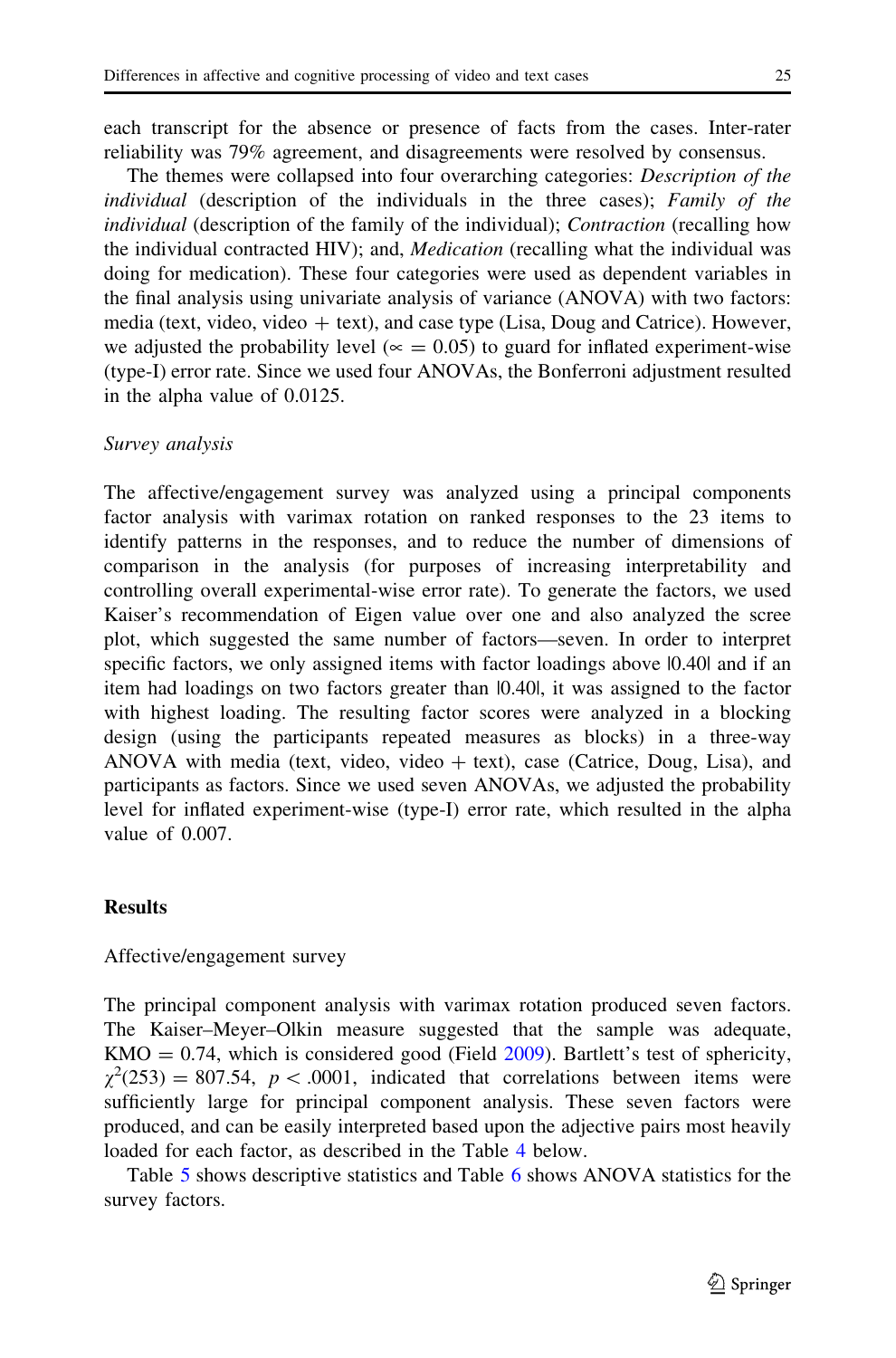| % of variance | Adjectives most associated with this factor                |
|---------------|------------------------------------------------------------|
| 23.9          | I felt: untroubled, comfortable, happy, optimistic         |
| 13.6          | I felt: <i>active</i> , <i>engaged</i> , <i>interested</i> |
|               | The stories were: <i>Interesting</i>                       |
| 8.9           | I felt: sympathetic, optimistic, convinced                 |
|               | The stories were: <i>sympathetic</i>                       |
| 6.3           | The stories were: informative, thought provoking           |
| 6.1           | I felt: informed, knowledgeable                            |
| 5.3           | The stories were: <i>clear</i> , <i>realistic</i>          |
| 4.5           | The stories were: <i>biased</i>                            |
|               |                                                            |

<span id="page-11-0"></span>Table 4 Results of factor analysis

Using three-way ANOVAs (Media  $\times$  Case  $\times$  Participant), a significant main effect was found for media on the engagement factor  $F(2,52) = 10.396$ ,  $p < .000$ ,  $\eta_p^2 = 0.29$ . A pairwise comparison analysis revealed that the text condition differed significantly in terms of engagement from the video ( $p = 0.001$ ) and video + text conditions ( $p = 0.001$ ). Participants felt more engaged in the video and video  $+$  text conditions than they did in the text only condition. A main effect was also found for case for the positive affect factor  $F(2, 52) = 6.702$ ,  $p = 0.003$ ,  $\eta_p^2 = 0.21$ . A pairwise comparison suggested that participants felt more positive affect towards Lisa ( $p = 0.002$ ) and Doug's ( $p = 0.005$ ) case as compared to Catrice's case.

Overall, participants found that using video as a medium for presenting a case was more engaging than presenting the case using text. Presenting the cases in a video format seemed to make it easier for students to invest their attention and their emotions in the cases being presented. However, participants felt that Lisa's story was more realistic compared to Doug's or Catrice's story.

Think-aloud protocol analysis

A multivariate analysis of variance (MANOVA) was conducted to investigate potential differences between the independent variables (media and case type) on the six dependent variables (Cognitive Processing, Cognitive Disconnect, Positive Evaluation, Judgments, Prior Knowledge and Emotion), controlling for participants. We hypothesized that participants' media preference would have an influence on how they processed the content. With participants reporting a preference for either the video or video  $+$  text condition during the exit interviews during session one, we expected our hypothesis to be supported by the think-aloud data. Even though the overall omnibus MANOVA results were significant, the main effect for media type using Hotelling's trace was not,  $F(12, 58) = .905$ ,  $p = 0.547$ ,  $\eta_p^2 = .158$  (See Table [7](#page-13-0) for means and Table [8](#page-14-0) for MANOVA statistics).

With all of the narratives from the same genre and about the same topic people's stories about contracting HIV and their reaction to this disease—we did not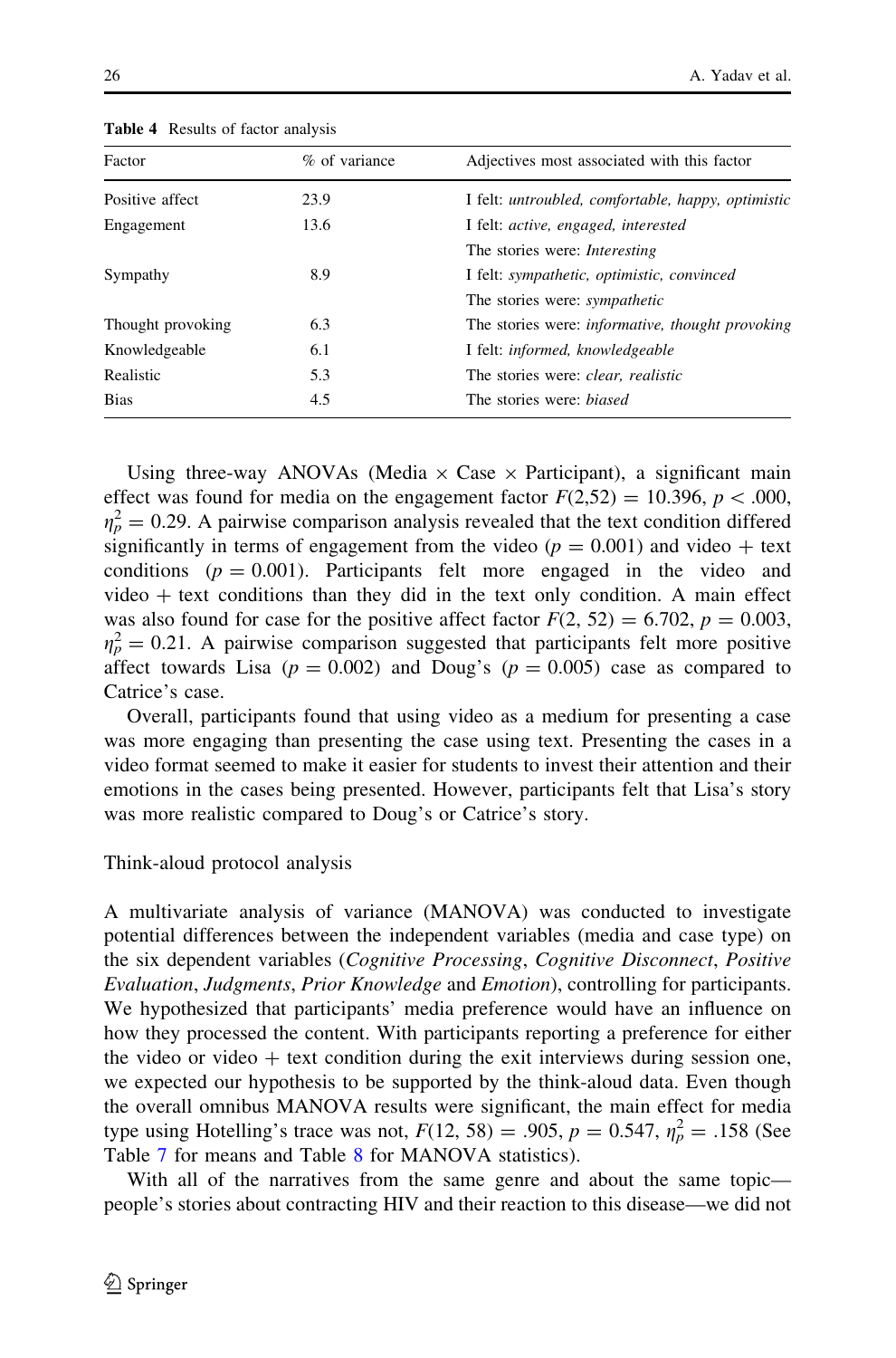<span id="page-12-0"></span>

| Table 5 Descriptive statistics |                                   | for the survey factors  |                       |                                 |                            |                        |                   |
|--------------------------------|-----------------------------------|-------------------------|-----------------------|---------------------------------|----------------------------|------------------------|-------------------|
|                                | Positive affect<br>(GS)<br>Mean ( | Engagement<br>Mean (SD) | Sympathy<br>Mean (SD) | Thought provoking<br>$Mean(SD)$ | Knowledgeable<br>Mean (SD) | Realistic<br>Mean (SD) | Mean (SD)<br>Bias |
| Media                          |                                   |                         |                       |                                 |                            |                        |                   |
| Text                           | 2.90(0.43)                        | 3.10(0.51)              | 2.91 (0.38)           | 2.64(0.43)                      | 2.68 (0.73)                | 1.73 (0.66)            | 3.73 (0.98)       |
| Video                          | 2.77 (0.50)                       | 3.43 (0.32)             | 2.77 (0.46)           | 2.56 (0.40)                     | 2.38 (0.70)                | 1.63(0.64)             | 3.50 (0.86)       |
| $Video + text$                 | $\frac{44}{3}$<br>2.85(0.4)       | 3.43(0.34)              | 2.87 (0.45)           | 2.64 (0.42)                     | 2.20 (0.58)                | 1.70(0.68)             | 3.47 (0.90)       |
| Case                           |                                   |                         |                       |                                 |                            |                        |                   |
| Lisa                           | 2.94 (0.35)                       | 3.29 (0.37)             | 2.89 (0.43)           | 2.66 (0.42)                     | 2.49 (0.79)                | (.82(0.71)             | 3.70 (0.92)       |
| Doug                           | 2.92(0.47)                        | 3.24(0.41)              | 2.91 (0.42)           | 2.64(0.42)                      | 2.45 (0.63)                | (.58(0.57))            | 3.50 (0.94)       |
| Catrice                        | 2.65 (0.48)                       | 3.39 (0.50)             | 2.74 (0.43)           | 2.54 (0.42)                     | 2.32 (0.66)                | 1.67(0.67)             | 3.50 (0.90)       |
|                                |                                   |                         |                       |                                 |                            |                        |                   |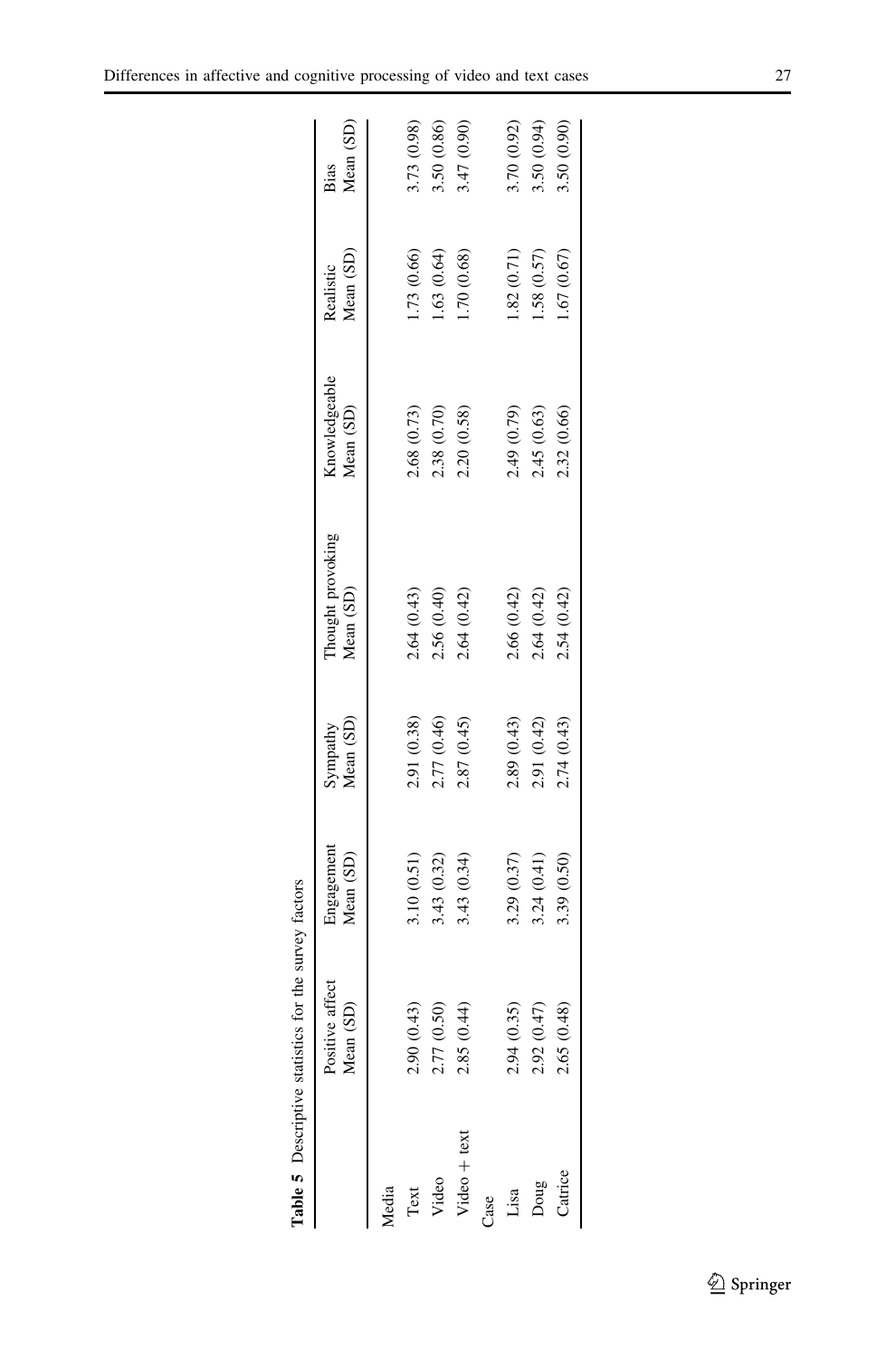| Dependent variable | Factor              | df    | $F$ value | $p$ value | Partial eta-squared |
|--------------------|---------------------|-------|-----------|-----------|---------------------|
| Positive affect    | Media               | 2,52  | 0.86      | 0.43      | 0.03                |
|                    | Case                | 2,52  | 6.70      | $0.003*$  | 0.21                |
|                    | Media $\times$ case | 4, 52 | 1.17      | 0.34      | 0.08                |
| Engagement         | Media               | 2,52  | 10.40     | $0.00*$   | 0.29                |
|                    | Case                | 2,52  | 0.43      | 0.65      | 0.16                |
|                    | Media $\times$ case | 4, 52 | 0.80      | 0.53      | 0.06                |
| Sympathy           | Media               | 2,52  | 1.34      | 0.27      | 0.05                |
|                    | Case                | 2,52  | 2.86      | 0.07      | 0.10                |
|                    | Media $\times$ case | 4, 52 | 0.71      | 0.60      | 0.05                |
| Thought provoking  | Media               | 2,52  | 0.72      | 0.49      | 0.03                |
|                    | Case                | 2,52  | 0.60      | 0.55      | 0.02                |
|                    | Media $\times$ case | 4, 52 | 1.36      | 0.26      | 0.10                |
| Knowledgeable      | Media               | 2,52  | 3.24      | 0.04      | 0.11                |
|                    | Case                | 2,52  | 0.55      | 0.58      | 0.02                |
|                    | Media $\times$ case | 4, 52 | 1.88      | 0.13      | 0.13                |
| Realistic          | Media               | 2,52  | 0.26      | 0.77      | 0.10                |
|                    | Case                | 2,52  | 1.57      | 0.22      | 0.06                |
|                    | Media $\times$ case | 4, 52 | 0.57      | 0.68      | 0.04                |
| <b>Biased</b>      | Media               | 2,52  | 1.24      | 0.29      | 0.05                |
|                    | Case                | 2,52  | 0.68      | 0.51      | 0.03                |
|                    | Media $\times$ case | 4,52  | 0.15      | 0.96      | 0.01                |

<span id="page-13-0"></span>Table 6 ANOVA statistics for the survey factors

\* Indicates significant values

Table 7 Descriptive statistics for the verbal protocol categories

|                           | Cognitive                 | Cognitive                 | Positive                | Judgment | Prior                            | Emotion     |
|---------------------------|---------------------------|---------------------------|-------------------------|----------|----------------------------------|-------------|
|                           | processing<br>Mean $(SD)$ | disconnect<br>Mean $(SD)$ | evaluation<br>Mean (SD) |          | knowledge<br>Mean (SD) Mean (SD) | Mean $(SD)$ |
| Media                     |                           |                           |                         |          |                                  |             |
| Text                      | 1.67(1.91)                | 0.93(1.10)                | 0.60(0.83)              |          | $1.07(0.80)$ 0.73 $(0.80)$       | 0.47(0.83)  |
| Video                     | 1.47(0.83)                | 0.73(0.80)                | 1.00(1.00)              |          | $1.27(1.16)$ 0.67 $(0.72)$       | 0.67(1.23)  |
| Video + text $1.93(1.00)$ |                           | 0.40(0.63)                | 0.93(1.33)              |          | $0.80(0.86)$ $0.67(0.97)$        | 0.47(0.52)  |
| Case                      |                           |                           |                         |          |                                  |             |
| Lisa                      | 1.40(1.21)                | 0.93(1.10)                | 1.73(1.33)              |          | $0.73(0.88)$ $0.73(0.96)$        | 0.33(0.49)  |
| Doug                      | 1.33(1.11)                | 0.40(0.63)                | 0.67(0.48)              |          | $0.87(0.83)$ $0.73(0.80)$        | 0.33(0.49)  |
| Catrice                   | 2.33(1.59)                | 0.73(0.80)                | 0.13(0.35)              |          | $1.53(1.00)$ 0.60 (0.74)         | 0.93(1.33)  |

expect a difference to be found on the six dependent variables for case type. However, the results for the overall MANOVA revealed a main effect  $[F(12, 12)]$ 58) = 4.074,  $p = .000$ ,  $\eta_p^2 = .457$ ] for case type. Results for the overall MANOVA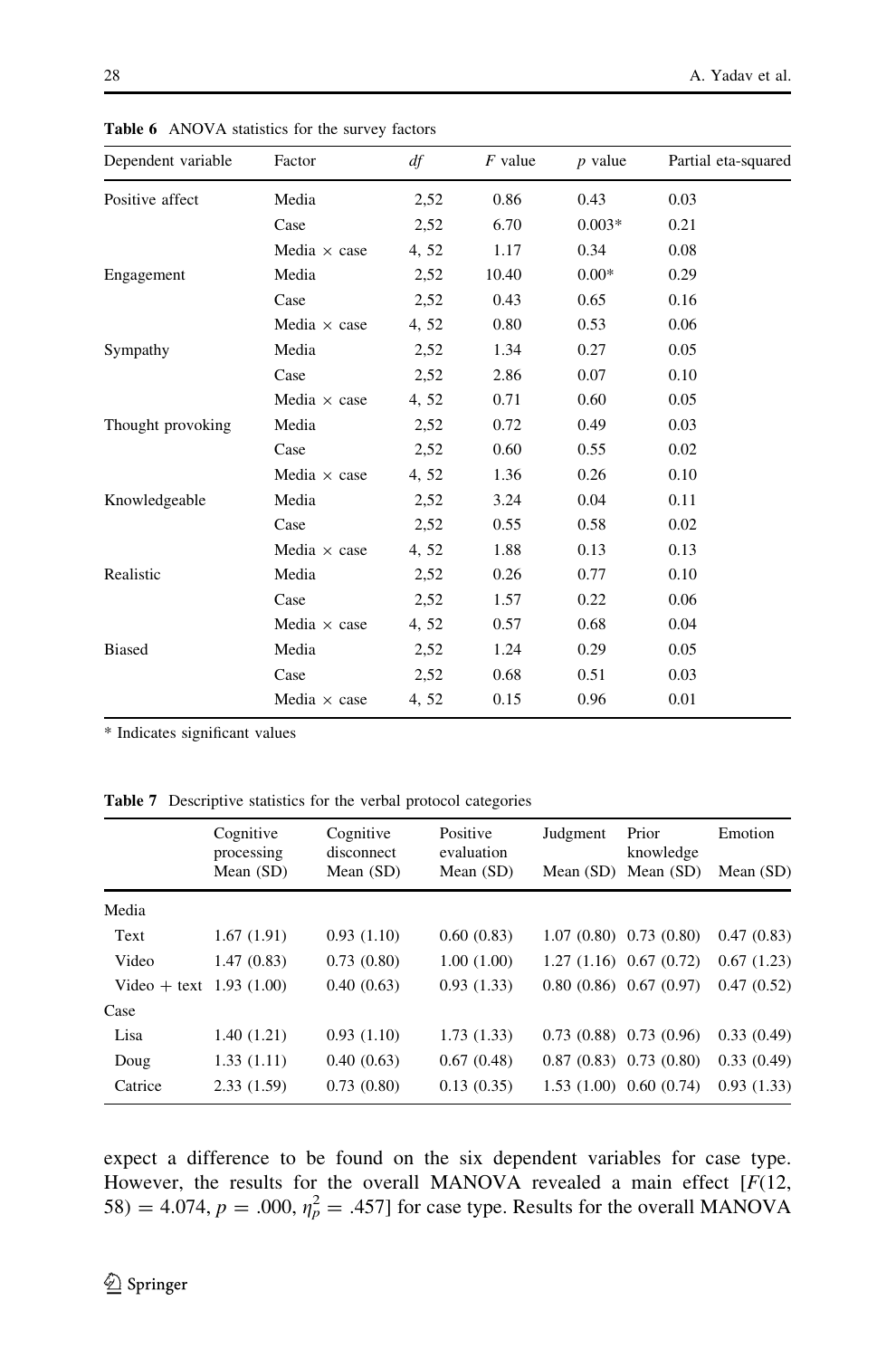| df      | $F$ value | $p$ value | Partial eta-squared |
|---------|-----------|-----------|---------------------|
| 12, 58  | 0.905     | 0.547     | 0.158               |
| 12, 58  | 4.074     | $0.00*$   | 0.457               |
| 2, 35   | 3.074     | 0.059     | 0.149               |
| 2, 35   | 2.465     | 0.100     | 0.123               |
| 2, 35   | 13.672    | $0.000*$  | 0.439               |
| 2, 35   | 3.382     | $0.045*$  | 0.162               |
| 2, 35   | 0.162     | 0.851     | 0.009               |
| 2, 35   | 2.385     | 0.107     | 0.120               |
| 24, 114 | 2.546     | $0.001*$  | 0.349               |
| 2, 35   | 1.399     | 0.254     | 0.138               |
| 2, 35   | 7.295     | $0.000*$  | 0.455               |
| 2, 35   | 0.423     | 0.791     | 0.046               |
| 2, 35   | 0.687     | 0.606     | 0.073               |
| 2, 35   | 4.520     | $0.005*$  | 0.341               |
| 2, 35   | 1.128     | 0.359     | 0.114               |
|         |           |           |                     |

<span id="page-14-0"></span>Table 8 MANOVA results from verbal protocol analysis

\* Indicates significant values

also revealed a significant main interaction effect between media and case  $[F(24,$ 114) = 2.55,  $p < .001$ ,  $\eta_p^2 = .349$ .

On a follow-up investigation of the case type main effect, we found that two factors were significant for case type—*Positive Evaluation*  $[F(2, 35) = 13.672$ ,  $p < 0.001$ ,  $\eta_p^2 = .439$ ] and *Judgments* [ $F(2, 35) = 3.382$ ,  $p < 0.05$ ,  $\eta_p^2 = 0.162$ ]. In addition, a non-significant trend for Cognitive Processing was found  $[F(2,$ 35) = 3.074,  $p = .059$ ,  $\eta_p^2 = .149$ . Post hoc t-tests were conducted for the two factors, Positive Evaluation and Judgments, to evaluate where the differences occurred between the three cases—Lisa, Doug, and Catrice.

The post hoc t-tests for *Positive Evaluation* by case type revealed significant differences between all of the cases (Lisa > Doug > Catrice; Lisa > Doug,  $t(28) = 2.907$ ,  $p = .007$ ; Lisa  $>$  Catrice,  $t(28) = 4.490$ ,  $p < .000$ ; Doug  $>$  Catrice,  $t(28) = 3.434$ ,  $p = .002$ ). In other words, students made more positive evaluations when experiencing Lisa's case than they did with Doug's case, who in turn experienced more positive evaluations than did Catrice. Students seem to identify with Lisa's case and reported being happy that her treatment was working and that she experienced successful outcomes. Typical *Positive Evaluations* for Lisa included, "it's good that she went on with her life", and "I'm happy her kids are HIV negative''. Doug represented more of a neutral case; however, several students made *Positive Evaluations* regarding his decision to educate people about HIV infection. For instance one student stated, "I think it is nice that he is helping people. It's a pretty noble cause to undertake''.

Perhaps understandably then, the results of the post-hoc t-tests for *Judgment* by case type (No significant difference between Lisa and Doug; Lisa < Catrice,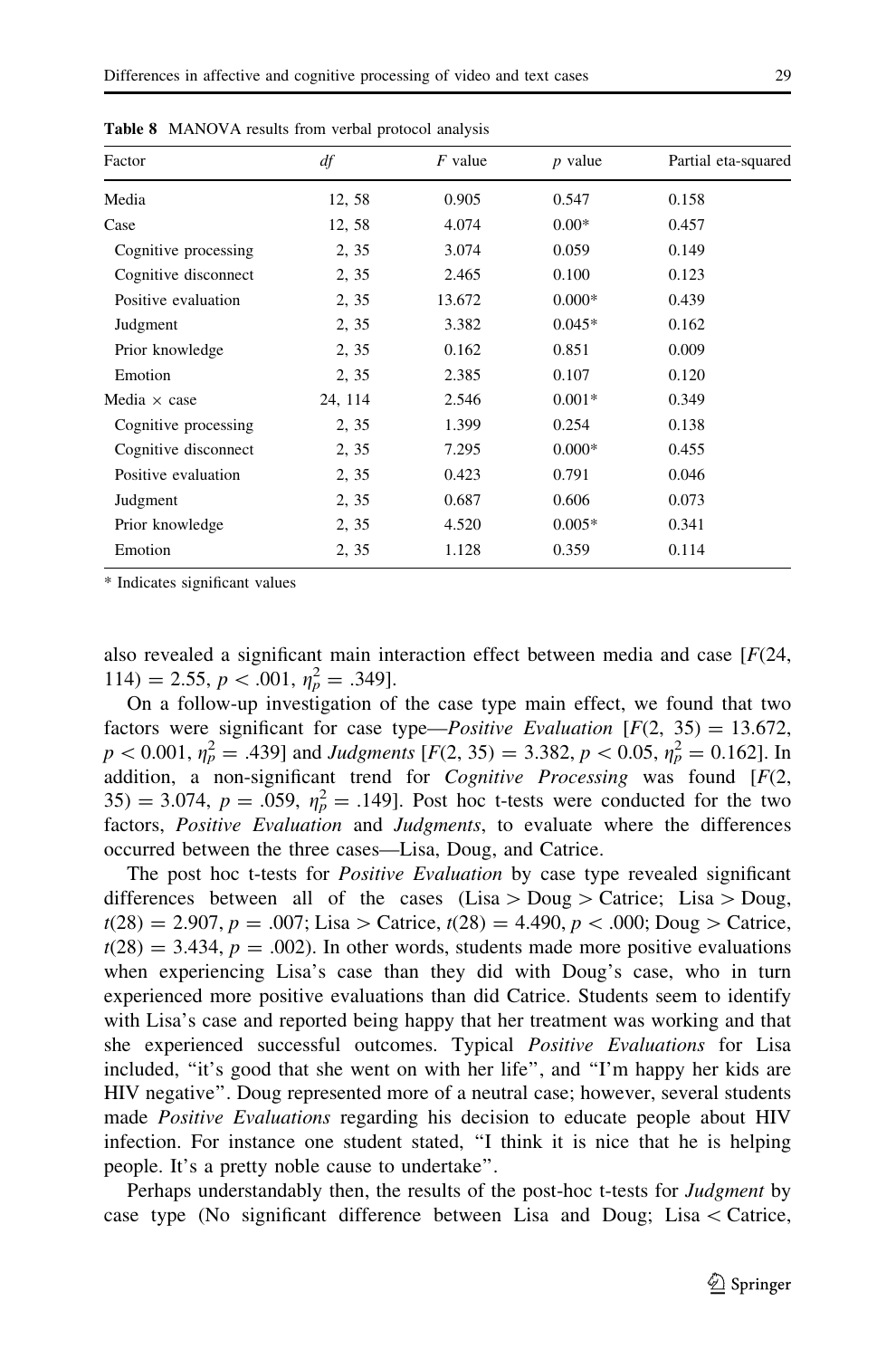$t(28) = 2.334$ ,  $p = .027$ ; Doug < Catrice but not at a significant level,  $t(28) = 1.994$ ,  $p = .056$ ) indicated that students were much more likely to evaluate Catrice negatively over the other two characters, Lisa and Doug, due to her perceived poor decision-making. This contrast can be seen in the following response, ''It is just kinda stupid how some people are just in denial about when they are pregnant or they are just waiting for something to happen before they take care of themselves.''

However, with Catrice's case we also observed a tendency for participants to remark on the lack of education that high school students receive regarding proactive behaviors against HIV. On average students made almost double the negative judgments when experiencing Catrice's case over the other two cases (1.53 comments on average compared to 0.73 for Lisa and 0.87 for Doug). Whereas, many of the judgments made during Lisa's case had to do with the ability to purchase medication due to inequality of socio-economic status among HIV patients. Thus, we found that the individual cases mediated the effects of video. Even though the cases were all the same genre, they affected students' emotions differently.

#### Recall analysis

Tables 9 and [10](#page-16-0) show detailed descriptive and inferential statistics for the recall data.

The ANOVA results suggested no significant media differences on the four categories, *Description of the individual*,  $F(2, 38) = 1.768$ ,  $p = .184$ ,  $\eta_p^2 = 0.085$ ; Family of the individual,  $F(2, 18) = 2.661$ ,  $p = .097$ ,  $\eta_p^2 = .228$ ; Contraction,  $F(2, 18) = 2.661$ ,  $p = .097$ ,  $\eta_p^2 = .228$ ; Contraction,  $F(2, 18) = 2.661$ ,  $p = .097$ ,  $\eta_p^2 = .228$ ; Contraction,  $F(2, 18) = .097$ .  $38) = 0.288, p = .561, \eta_p^2 = .030; \text{ Medication}, F(2, 38) = 3.350, p = .046,$  $\eta_p^2 = .150$ . For case type, results suggested that two of the four recall categories were significant: Family of individual in the case,  $F(1, 18) = 39.806$ ,  $p < 0.000$ ,  $\eta_p^2 = .689$ ; and *Medication*,  $F(2, 38) = 5.507$ ,  $p = .008$ ,  $\eta_p^2 = .255$ .

|                   | Description of individual<br>Mean (SD) | Family of individual<br>Mean $(SD)$ | Contraction<br>Mean $(SD)$ | Medication<br>Mean $(SD)$ |
|-------------------|----------------------------------------|-------------------------------------|----------------------------|---------------------------|
| Media             |                                        |                                     |                            |                           |
| Text              | 2.13(1.42)                             | 1.50(1.4)                           | 1.43(1.72)                 | 0.17(0.49)                |
| Video             | 2.91(2.42)                             | 1.93(1.94)                          | 1.74(1.51)                 | 0.48(0.89)                |
| $Video + text$    | 2.26(1.51)                             | 1.18(1.77)                          | 1.30(1.25)                 | 0.83(1.11)                |
| Case              |                                        |                                     |                            |                           |
| Lisa              | 1.78(0.95)                             | $2.57(1.72)^*$                      | 1.04(1.18)                 | $0.87(1.18)^*$            |
| Doug <sup>a</sup> | 2.61(1.40)                             |                                     | 1.78(1.27)                 | 0.09(0.28)                |
| Catrice           | 2.91(2.64)                             | 0.48(0.89)                          | 1.65(1.89)                 | 0.52(0.84)                |

Table 9 Mean for all the four recall categories

\* Indicates significant values

<sup>a</sup> Participants did not recall any items for Doug's family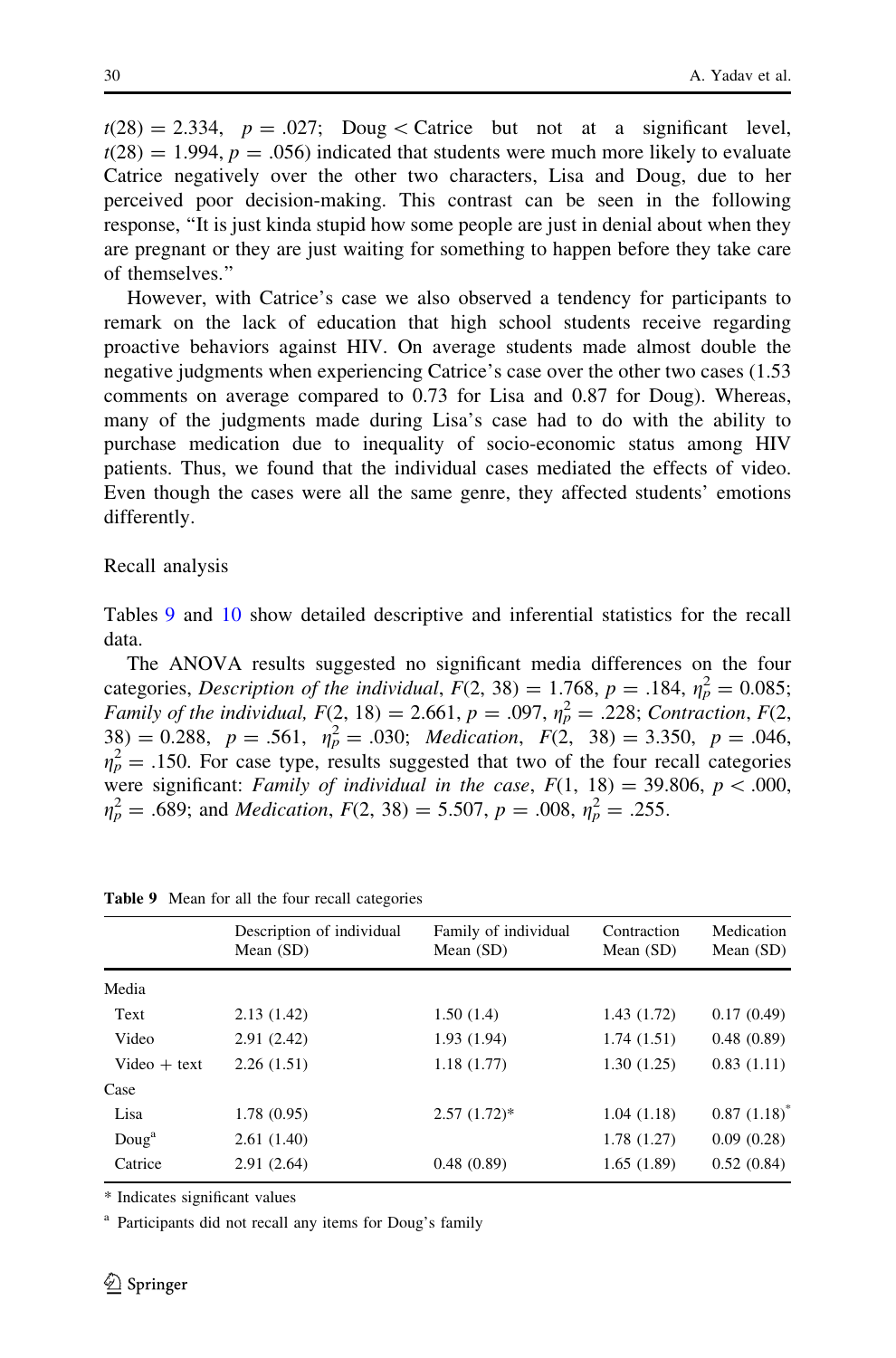| Dependent variable               | Factor     | df    | $F$ value | $p$ value | Partial eta-squared |
|----------------------------------|------------|-------|-----------|-----------|---------------------|
| Description about the individual | Media      | 2, 38 | 1.768     | 0.184     | 0.085               |
|                                  | Case       | 2, 38 | 4.292     | 0.021     | 0.184               |
|                                  | Media*Case | 4, 38 | 1.233     | 0.313     | 0.115               |
| Family of the individual         | Media      | 2, 18 | 2.661     | 0.097     | 0.228               |
|                                  | Case       | 1, 18 | 39.806    | $<0.00*$  | 0.689               |
|                                  | Media*Case | 2, 18 | 2.516     | 0.109     | 0.218               |
| Contraction                      | Media      | 2, 38 | 0.288     | 0.561     | 0.030               |
|                                  | Case       | 2, 38 | 2.281     | 0.116     | 0.107               |
|                                  | Media*Case | 4, 38 | 1.460     | 0.233     | 0.133               |
| Medication                       | Media      | 2, 38 | 3.350     | 0.046     | 0.150               |
|                                  | Case       | 2, 38 | 5.507     | $0.008*$  | 0.225               |
|                                  | Media*Case | 4, 38 | 1.432     | 0.242     | 0.131               |

<span id="page-16-0"></span>Table 10 ANOVA results for the four recall categories

\* Indicates significant values at  $p < 0.00125$ 

It was not a surprise that case was a significant factor for participants being able to recall about *Family of the individual in the case*. Participants recalled the most information about Lisa and her family ( $M = 2.57$ , SD = 1.72) as compared to Catrice  $(M = 0.48, SD = 0.89)$ . Lisa's case was unique with regards to family as she met her husband after she had contracted HIV and they got married. The case further describes how they had three HIV negative kids in spite of Lisa being HIV positive. The case also described that Lisa's dad was a doctor and hence was able to provide her with the best care possible. These aspects of the case about Lisa and her family helped students recall more details about her family. This is highlighted by one participant's comments when recalling Lisa's case, ''And then she [Lisa] met another guy, who, they wanted to get married and they wanted to have kids but, she was uh concerned about her kids getting HIV. So anyways, they got married [and had] three kids who didn't get the virus [were not HIV positive]."

Similar to the findings for media type, case type was also a significant factor for the *Medication* category. Results indicated that participants recalled more things about Lisa's medication/treatment ( $M = 0.87$ , SD = 1.18) as compared to Doug  $(M = 0.09, SD = 0.28)$  and Catrice  $(M = 0.52, SD = 0.84)$ . This was again not surprising as Lisa's case depicted her as being from a wealthy family and her dad as a doctor; hence, she was able to afford the best medication available. Another hypothesis for why participants recalled more about Lisa's medication is that even though she was HIV positive, she had three kids who were not. In addition, her husband remained HIV negative even after having unprotected sex with Lisa in order to conceive their three children. This is highlighted by one participant's comments, ''the second one [Lisa] I think she was a married, she was married woman and had kids and her kids didn't have HIV, her dad was a doctor… she was like better off, she was pretty wealthy and her dad got her lots of good treatment and everything, and she was really able to get it under control''. Similarly another participant said, ''So anyways, they got married [and had] three kids who didn't get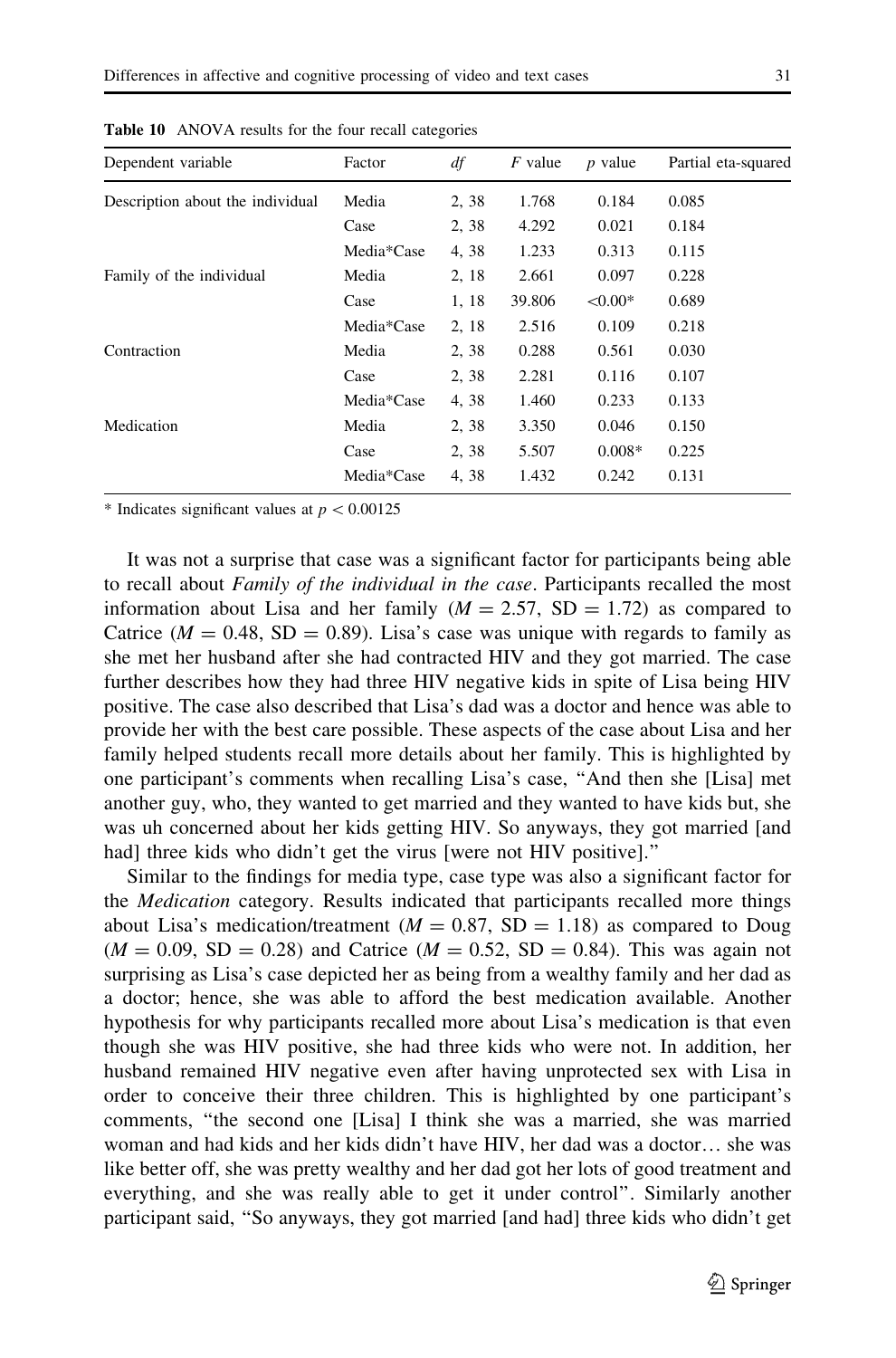the virus. I just remember her… [talking about] taking medicine to control the virus to increase her T-cells in fighting the infection.'' Thus, students recalled different kinds of information from the three cases and these differences appeared connected to the differences in emotional reactions produced by these cases. Video contexts strengthened the information recalled, depending on the context of the case.

# **Discussion**

Results from this study suggest that video is more powerful than text in engaging students; both mediums have similar cognitive affects in terms of cognitive processing and recall; finally, the interaction between medium and the content it delivers is important. Participants in this study were more engaged when experiencing the cases in the video or video  $+$  text condition as compared to the text condition. Participants also felt more sympathetic and thought the video cases were more realistic than the text cases. We also found that media did not significantly influence participants' cognitive processing and cognitive disconnect or recall of the description of individual and family in the cases.

Video more powerful than text

Results from this study suggest that video (or video  $+$  text) cases were more powerful than the text cases in the affective realm. Specifically, the engagement questionnaire suggested that participants felt video was more engaging than text, and video also elicited more emotional feelings towards the focal person in the cases presented. The data also suggested that participants found video to be a more powerful medium as it ''brought to life'' the cases and made them more ''realistic'' as compared to the text cases, which were ''like reading a newspaper''. This finding has important implications for influence on students' lives and promoting prosocial behaviors. Previous research by Cody and Lee [\(1990](#page-20-0)) has suggested that when students watch an emotional video, they are less likely to engage in risky behaviors. They examined the influence of viewing an emotional video about skin cancer on students' beliefs, knowledge, and skin protection behavior as compared to informational video and a control video. Data was collected in a pretest–posttest format; a second posttest was also conducted 10 weeks later using questionnaires that assessed students' health beliefs and behaviors. Cody and Lee found that students who watched the emotional video were motivated to use higher skin protection behaviors as compared to the control video. Even though we did not directly examine students' subsequent intentions about protection from HIV/AIDS, our finding in conjunction with Cody and Lee's findings that an emotional video can captivate students' attention is important given the nature of the disease and the worldwide attention it receives. Emotions, too, have an impact on conceptual change in science, and we are just beginning to appreciate the role of ''hot cognition'' in learning as Sinatra and colleagues have illustrated (Sinatra et al. [2009\)](#page-21-0).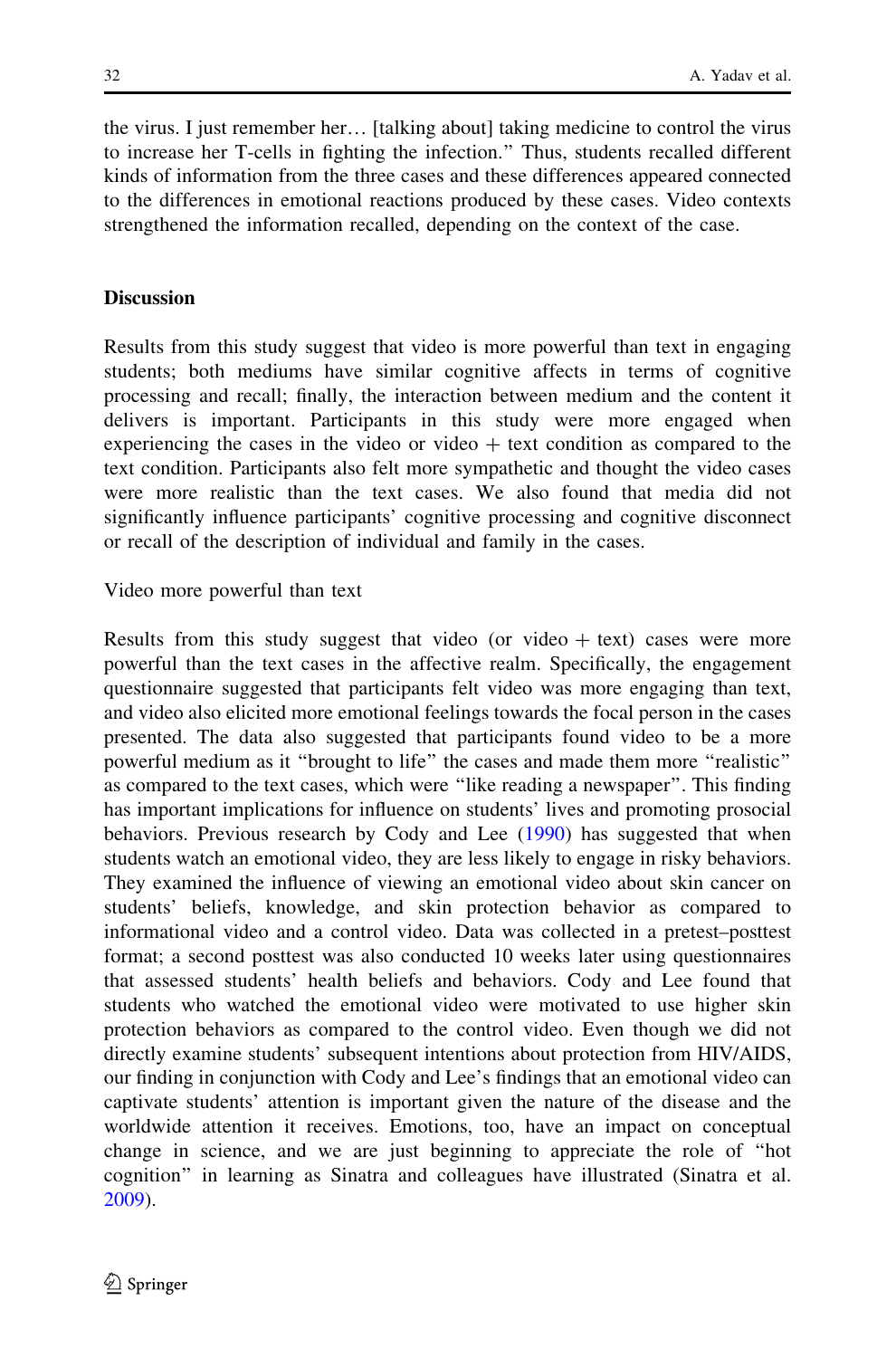### Video and text have similar cognitive effects

The mediums, however, did not differ in terms of their influence on cognitive factors. Specifically, the verbal protocol analysis exhibited no difference on participants' cognitive processing and cognitive dissonance. Also, the recall differences between the mediums were not found to be significant. These recall results were surprising as it was hypothesized that there would be differences between the mediums for recall of information, since video—with its two separate symbolic systems—provides little competition for resources (Paivio [1990](#page-21-0)). A possible conjecture for this finding might have been that the information presented via both text and video was concrete, as opposed to abstract, and was easily encoded twice, ''once in terms of verbal attributes and once in terms of imaginal attributes'' (Ashcraft [1989,](#page-20-0) p. 219). For example, the category description of individual consisted of themes like Caucasian, African American, Woman, etc., which could be ''recorded twice in memory, once as a word and once as a visual image, there were two different ways it could have been retrieved from memory, one way for each code'' (Ashcraft, p. 219). Hence, we did not find significant difference between video and text for recall of concrete information presented in the cases.

#### Content matters

One of the crucial findings of this study is that differences between stories did occur and there was significant interaction effect between media and case for the verbal protocol analysis. Specifically, the story significantly influenced participants' positive evaluation and judgment of the individuals portrayed in the story. These results were not particularly surprising as each case presented a unique story about the focal person and showcased different situations depending on the individual. For example, participants made more positive evaluation statements for Lisa, while making more negative judgment statements for Catrice. These two cases were quite different as Lisa's case showcased her as being ''responsible'' where she took medication when she found out she was HIV positive. Lisa met her husband and told him about her illness and they had three children who were all HIV negative. Catrice, on the other hand, remained in denial for 4 years after she found out she was HIV positive, got pregnant, and her child might have been exposed to HIV. Hence, it was not a surprise that case was a significant factor in participants' positive evaluation and judgment of the individuals portrayed in these cases.

Case was also a significant factor for recall of an individual's family and medication they took. In recalling about the family of the individual in the case, participants recalled most about Lisa's family; specifically, recalling how Lisa was married and had kids, who were all HIV negative. Participants were surprised at this, as one participant reported, ''the thing I remember about that is that they were um, they were doing unprotected sex and the dad didn't get infected. He was negative, and then he didn't get infected, which was shocking to me''. It is possible that this information presented in the case stood out for the participants and they were more likely to recall it as it was something they did not know about previously.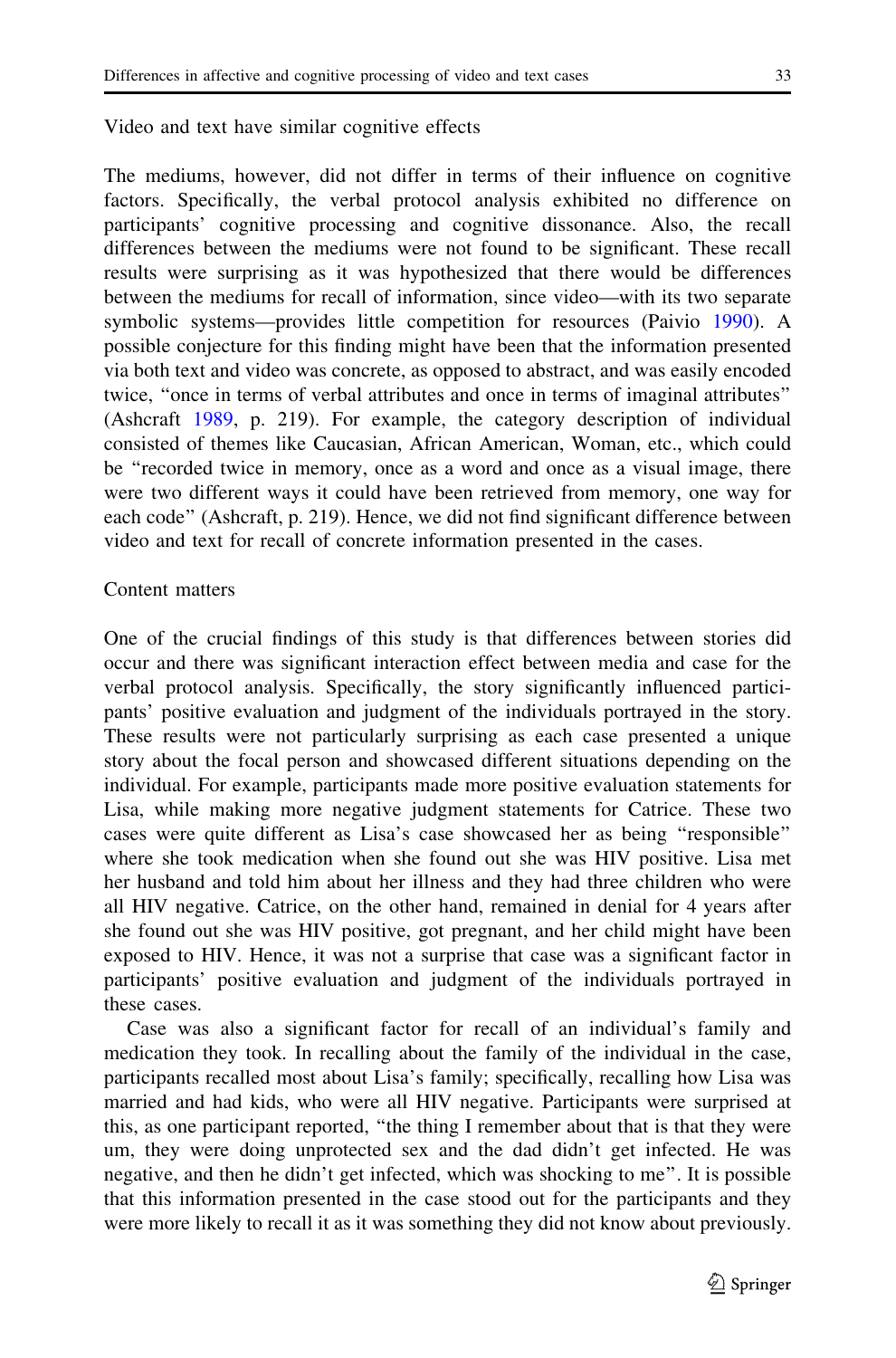Finally, participants' recall regarding individuals receiving medication/treatment was greatest for Lisa. This could be because participants were able to recall that Lisa's dad was a doctor and she received the best care, which allowed her to get pregnant without having her husband and kids being infected with HIV. Furthermore, the majority of the participants were able to recall that taking medication helped Lisa increase her T-cell count to fight the infection. These two facts could have potentially supported or challenged participants' already known information (or misinformation), they were able to recall it more easily.

#### Conclusion

Our purpose in this study was to examine both cognitive and affective differences between text, video, and video  $+$  text by using verbal protocol analysis, interviews, and survey. There are three main findings from this study as discussed above: video is more powerful than text in the affective/engagement realm; video and text have similar cognitive effects as indicated by the cognitive processing, cognitive dissonance, and recall of information; finally, content matters as stories significantly influenced participants' evaluation, judgment, and recall. Results also suggest that the interaction between medium and story was more complex and it was not simply a matter of whether video is better than text. Our findings support recent research on differences between video and text (see Koehler et al. [2005](#page-21-0)). Particularly, we support Koehler and colleagues view that even though video as a medium does not influence learning, it influences viewers in terms of engagement and affective change ''in ways that reading a text does not'' (p. 269).

The lack of relevance is one of the greatest barriers for learning and is the reason why some students are not interested and lack motivation in learning (Aikenhead [2006;](#page-20-0) Brophy [1999,](#page-20-0) [2004](#page-20-0)). Interest plays an important role in learning as Dewey ([1916\)](#page-20-0) stated citing an American humorist, ''It makes no difference what you teach a boy so long as he doesn't like it" (p. 134). Piaget [\(1981](#page-21-0), as citied in Hidi [1990](#page-21-0)) also argued that both affective and cognitive components are equally important for intellectual functioning. Hence, one main benefit of video lies in engaging students in the content and making it interesting. However, more research needs to be conducted to examine the impact of video in a classroom setting. A second benefit of video may occur in instructional contexts when students are encouraged to make judgments. In this study, participants recalled more under both, negative judgments (i.e., with Catrice's case) and positive judgments (i.e., with Lisa's case). Given that HIV/AIDS has become a global problem, it is imperative to increase students' awareness and literacy of this infectious disease. HIV infections have been increasing dramatically worldwide; HIV infections have increased by 3.5 million between 2001 and 2007, and in the U.S. it has risen by 200,000 over the same period of time, with the bulk of the increase in the 15–49 age groups (UNAIDS [2008](#page-21-0)). Media, such as presenting emotional and informational video has the potential to increase awareness of HIV/ AIDS and promote positive behaviors among the target age groups 15–49, which has seen the most dramatic increase of this disease.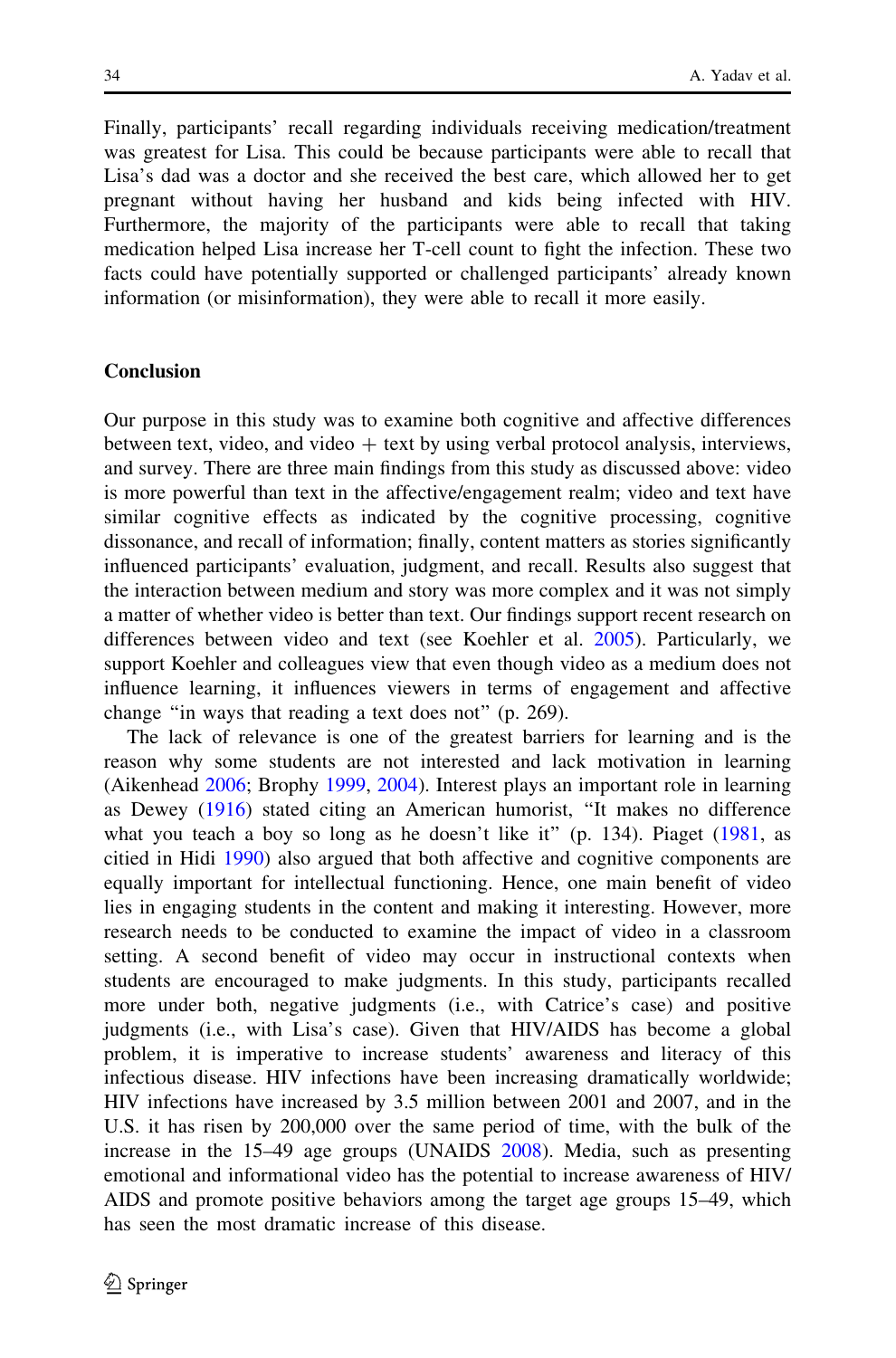#### <span id="page-20-0"></span>Limitations and future research

One limitation of this study is that it was not conducted in a classroom context, and thus we were unable to examine the effects of media combined with instructional method. Another limitation of this study was the overrepresentation of Caucasian females, however, this demographic is representative of the population we sampled—education majors (Jennings [2007](#page-21-0)). Because this was conducted as a lab study with a large number of Caucasian females, our results are limited in terms of external validity.

The current research did not examine how participants' background influenced their affective response to the cases as well as the medium. Future research needs to investigate how participants' background, such as preference for medium, experience with content of the story itself, etc. might impact their emotional and cognitive responses. Additionally, future research also needs to investigate whether order-of-media changes participants' engagement with the content and the medium. Because the cases were being developed for future use in biology courses, we attempted to find cases that were not contrived and had a feeling of authenticity. However, in this process there were many details across cases that were not consistent. Future research should explore whether or not there are differences between media when content is held consistent across cases.

Acknowledgments We would like to thank Mark Bergland and Karen Klyczek, Biology Department of University of Wisconsin-River Falls for their support. This research was partially funded by NSF Grant DUE 0229156. Any opinion, finding, conclusions or recommendations expressed in this publication are those of the authors and do not necessarily reflect the views of any of the supporting institutions.

#### References

- Aikenhead, G. S. (2006). Science education for everyday life: Evidence-based practice. New York: Teachers College Press.
- Ashcraft, M. (1989). Human memory and cognition. Glenview, IL: Scott, Foresman and Company.

Baggett, P. (1979). Structurally equivalent stories in movie and text and the effect of the medium on recall. Journal of Verbal Learning and Verbal Behavior, 18, 333–356.

- Birdwhistell, R. L. (1970). Kinesics and context: Essays on body motion communication. Philadelphia: University of Pennsylvania Press.
- Brophy, J. (1999). Toward a model of the value aspects of motivation in education: Developing appreciation for particular learning domains and activities. Educational Psychologist, 34, 75–85.

Brophy, J. (2004). Motivating students to learn (2nd ed.). Boston, MA: McGraw Hill.

- Clark, R. E. (1983). Reconsidering research on learning from media. Review of Educational Research, 53(4), 445–459.
- Clark, R. E. (1994). Media will never influence learning. Educational Technology Research and Development, 42(2), 21–29.
- Clark, J. M., & Paivio, A. (1991). Dual coding theory and education. Educational Psychology Review, 3, 149–210.
- Cody, R., & Lee, C. (1990). Behaviors, beliefs, and intentions in skin cancer prevention. Journal of Behavioral Medicine, 13(4), 373–389.
- Dewey, J. (1916). *Democracy and education: An introduction to the philosophy of education*. New York: MacMillan.
- Field, A. (2009). Discovering statistics using SPSS. Thousand Oaks, CA: Sage Publication.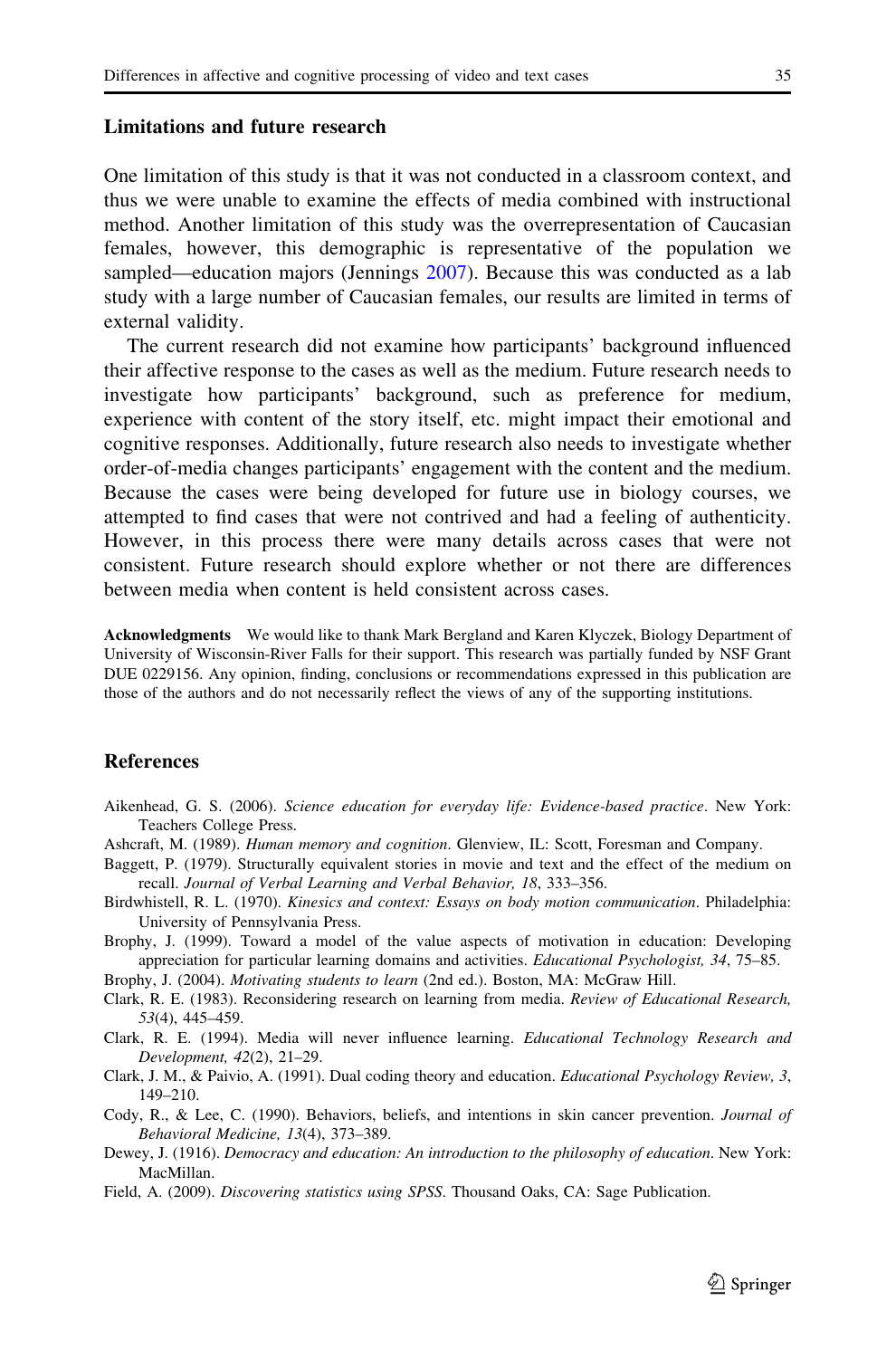- <span id="page-21-0"></span>Hidi, S. (1990). Interest and its contribution as a mental resource for learning. Review of Educational Research, 60(4), 549–572.
- Jennings, T. (2007). Addressing diversity in US teacher preparation programs: A survey of elementary and secondary programs' priorities and challenges from across the United States of America. Teaching and Teacher Education, 23, 1258–1271.
- Kintsch, W., & van Dijk, T. (1975). Recalling and summarizing stories. Language, 40, 98–116.
- Koehler, M. J., Yadav, A., Phillips, M. M., & Cavazos-Kottke, S. C. (2005). What is video good for? Examining how media and story genre interact. Journal of Educational Multimedia and Hypermedia, 14(3), 249–272.
- Kozma, R. B. (1994). Will media influence learning? Reframing the debate. *Educational Technology* Research and Development, 42(2), 7–19.
- Lewalter, D. (2003). Cognitive strategies for learning from static and dynamic visuals. *Learning and* Instruction, 13(2), 177–189.
- Lundeberg, M. A. (1987). Metacognitive aspects of reading comprehension: Studying understanding in legal case analysis. Reading Research Quarterly, 22(4), 407–432.
- Machula, R. S. (1978). Media and affect: A comparison of video-tape, audio-tape, and print. Journal of Educational Technology Systems, 7(2), 167–185.
- Mandler, G. (1967). Organization and memory. In K. W. Spence & J. T. Spence (Eds.), The psychology of learning and motivation: Advances in research and theory (pp. 327–372). New York: Academic Press.
- Mayer, R. E., Heiser, J., & Lonn, S. (2001). Cognitive constraints on multimedia learning: When presenting more material results in less understanding. Journal of Educational Psychology, 93(1), 187–198.
- Mayer, R. E., Stull, A., DeLeeuw, K., Almeroth, K., Bimber, B., Chun, D., et al. (2009). Clickers in college classrooms: Fostering learning with questioning methods in large lecture classes. Contemporary Educational Psychology, 34, 51–57.
- Mayer, R. E., & Wittrock, M. C. (2006). Problem solving. In P. A. Alexander & P. H. Winne (Eds.), Handbook of educational psychology (pp. 287–304). Mahwah, NJ: Erlbaum.
- Moreno, R., & Mayer, R. E. (1999). Cognitive principles of multimedia learning: The role of modality and contiguity. Journal of Educational Psychology, 91(2), 358–368.
- Osgood, C. E., Suci, G., & Tannenbaum, P. (1957). The measurement of meaning. Urbana, IL: University of Illinois Press.
- Paivio, A. (1990). Mental representations: A dual coding approach. New York: Oxford University Press.
- Piaget, J. (1981). Intelligence and affectivity: Their relationship during child development. Annual Reviews Monograph. Palo Alto, CA: Annual Reviews.
- Pizarro, D. A., & Salovey, P. (2002). On being and becoming a good person: The role of emotional intelligence in moral development and behavior. In J. Aronson (Ed.), Improving academic achievement: Impact of psychological factors on education (pp. 247–266). San Diego: Academic Press.
- Pressley, M., & Afflerbach, P. (1995). Verbal protocols of reading: The nature of constructively responsive reading. Hillsdale, NJ: Erlbaum.
- Reffel, J. (1997). Cued vs. free recall in long-term memory of the fifty United States. Current Psychology, 16(3), 308–315. doi:[10.1007/s12144-997-1004-1.](http://dx.doi.org/10.1007/s12144-997-1004-1)
- Sadoski, M., Goetz, E. T., & Rodriguez, M. (2000). Engaging texts: Effects of concreteness on comprehensibility, interest, and recall in four text types. Journal of Educational Psychology, 92, 85–95.
- Sinatra, G. M., Linnenbrink-Garcia, L., Pugh, K. J., Hofer, B., DeLisi, A., Lan, C. F., Broughton, S. H., Muis, K. R., Franco, G., Kendeou, P., & Behrens, S. F. (2009). Controversial conceptual change: The role of emotions, interest and epistemic beliefs. Symposium presented at the American Educational Research Conference, San Diego, CA.
- Strauss, A., & Corbin, J. (1990). Basics of qualitative research: Grounded theory procedures and techniques. Thousand Oaks, CA: Sage Publications.
- Sweller, J., & Chandler, P. (1994). Why some material is difficult to learn. Cognition and Instruction, 12(3), 185–233.
- UNAIDS: Joint United Nations Programme on HIV/AIDS. (2008). Report on the global AIDS epidemic. Retrieved April 22, 2009 from the UNAIDS Web site: [http://www.unaids.org/en/KnowledgeCentre/](http://www.unaids.org/en/KnowledgeCentre/HIVData/GlobalReport/2008/2008_Global_report.asp) [HIVData/GlobalReport/2008/2008\\_Global\\_report.asp](http://www.unaids.org/en/KnowledgeCentre/HIVData/GlobalReport/2008/2008_Global_report.asp).